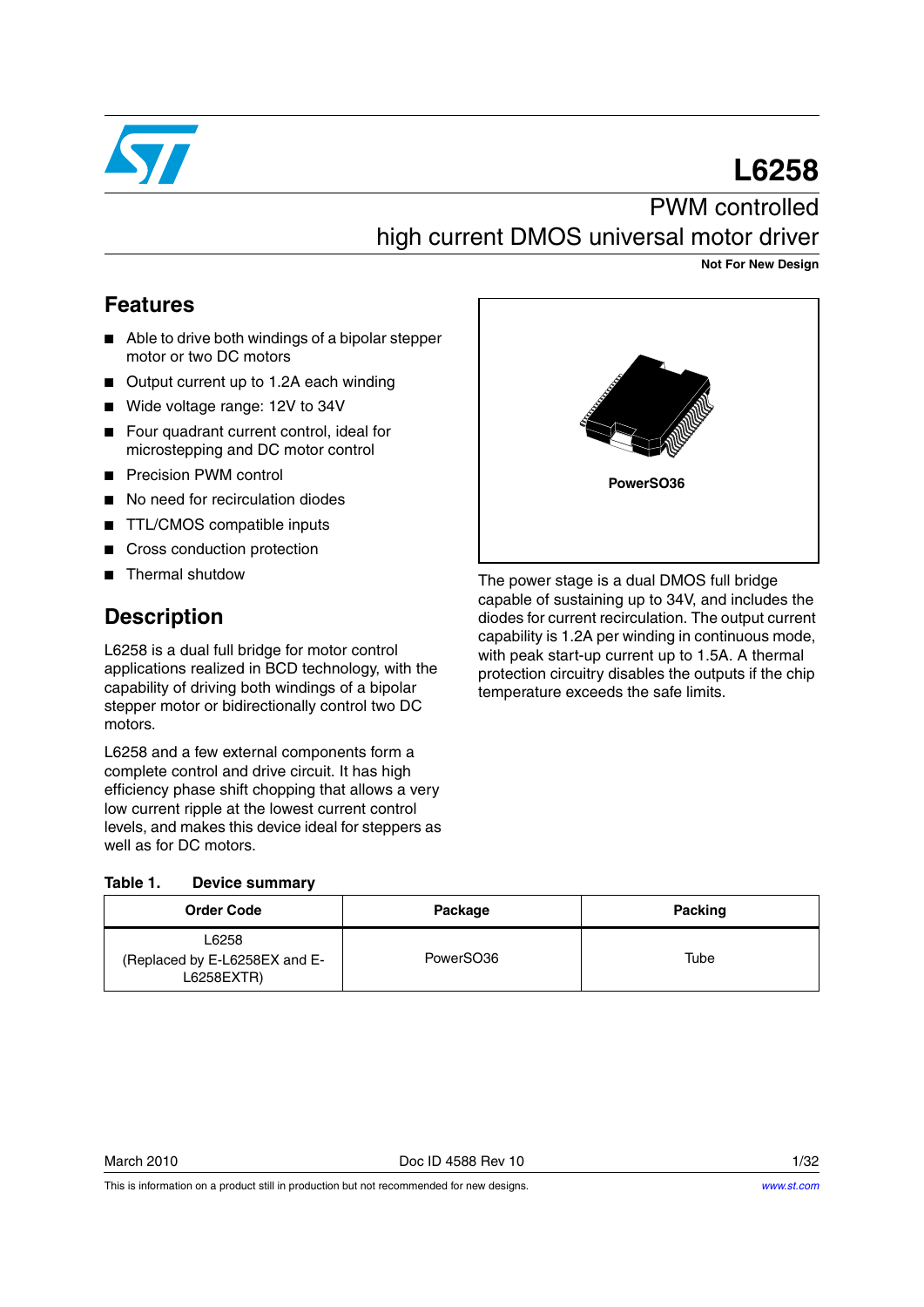# **Contents**

| 1              |     |                                                              |
|----------------|-----|--------------------------------------------------------------|
| $\overline{2}$ |     |                                                              |
|                | 2.1 |                                                              |
|                | 2.2 |                                                              |
|                | 2.3 |                                                              |
|                | 2.4 |                                                              |
|                | 2.5 |                                                              |
|                | 2.6 |                                                              |
|                | 2.7 |                                                              |
| 3              |     |                                                              |
|                | 3.1 |                                                              |
|                | 3.2 |                                                              |
|                | 3.3 |                                                              |
|                | 3.4 |                                                              |
|                | 3.5 | Effect of the Bemf of the current control loop stability  22 |
| 4              |     |                                                              |
|                | 4.1 |                                                              |
|                | 4.2 |                                                              |
|                | 4.3 |                                                              |
|                | 4.4 |                                                              |
| 5              |     |                                                              |
| 6              |     |                                                              |
| $\overline{7}$ |     |                                                              |

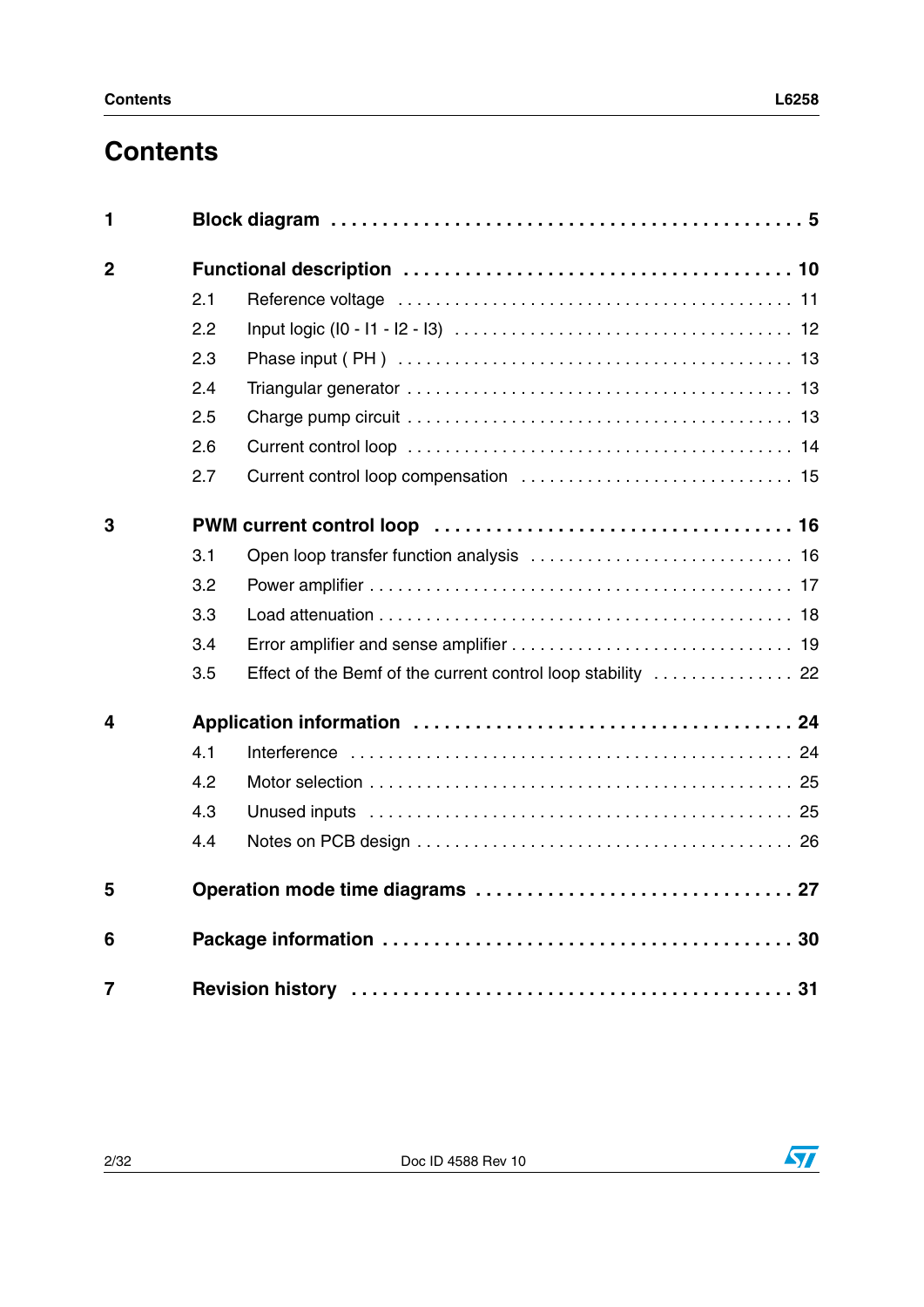# **List of tables**

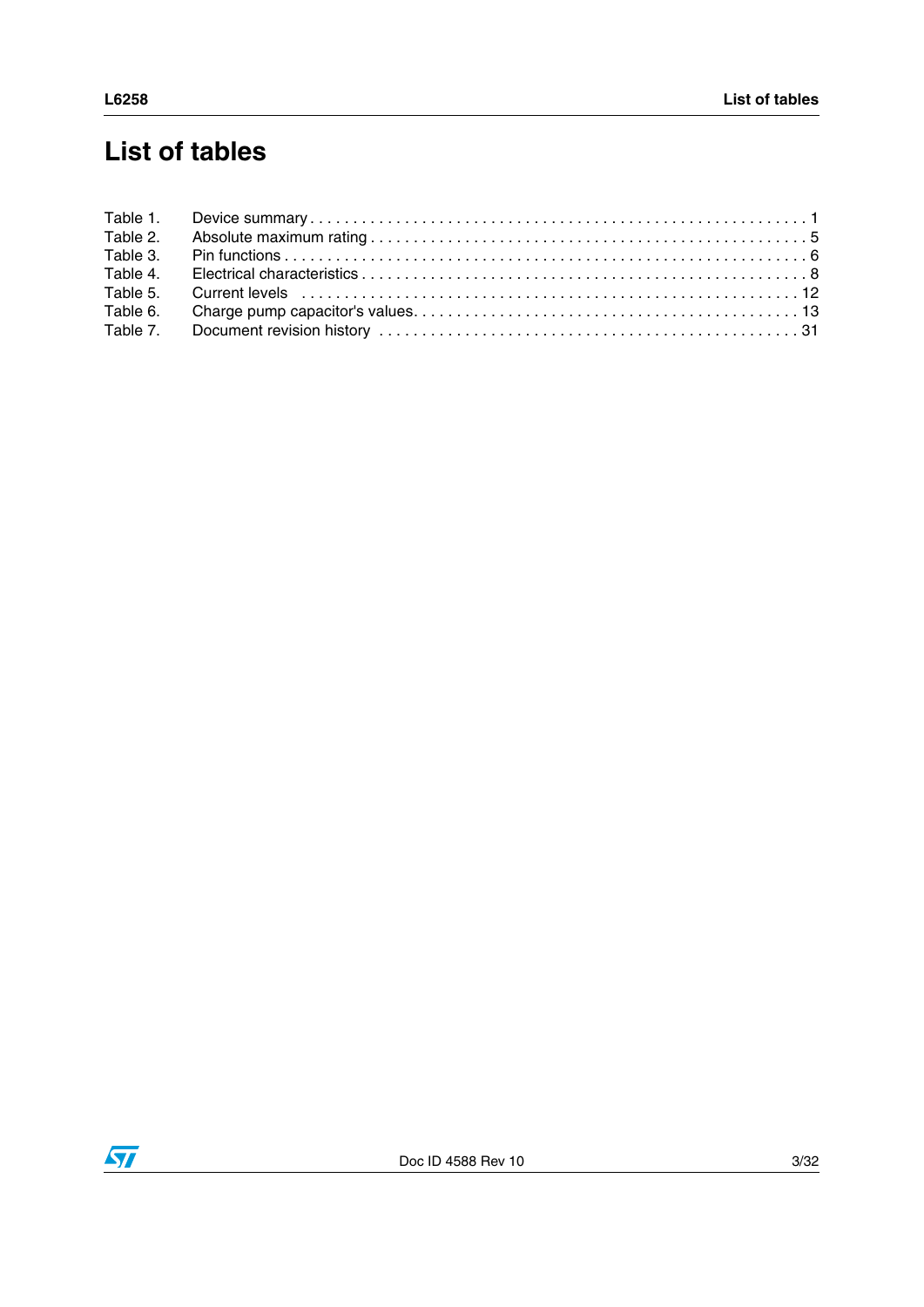# **List of figures**

| Figure 1.  |                                                   |  |
|------------|---------------------------------------------------|--|
| Figure 2.  |                                                   |  |
| Figure 3.  |                                                   |  |
| Figure 4.  |                                                   |  |
| Figure 5.  |                                                   |  |
| Figure 6.  |                                                   |  |
| Figure 7.  |                                                   |  |
| Figure 8.  |                                                   |  |
| Figure 9.  |                                                   |  |
| Figure 10. |                                                   |  |
| Figure 11. |                                                   |  |
| Figure 12. |                                                   |  |
| Figure 13. |                                                   |  |
| Figure 14. |                                                   |  |
| Figure 15. | PowerSO36 mechanical data & package dimensions 30 |  |

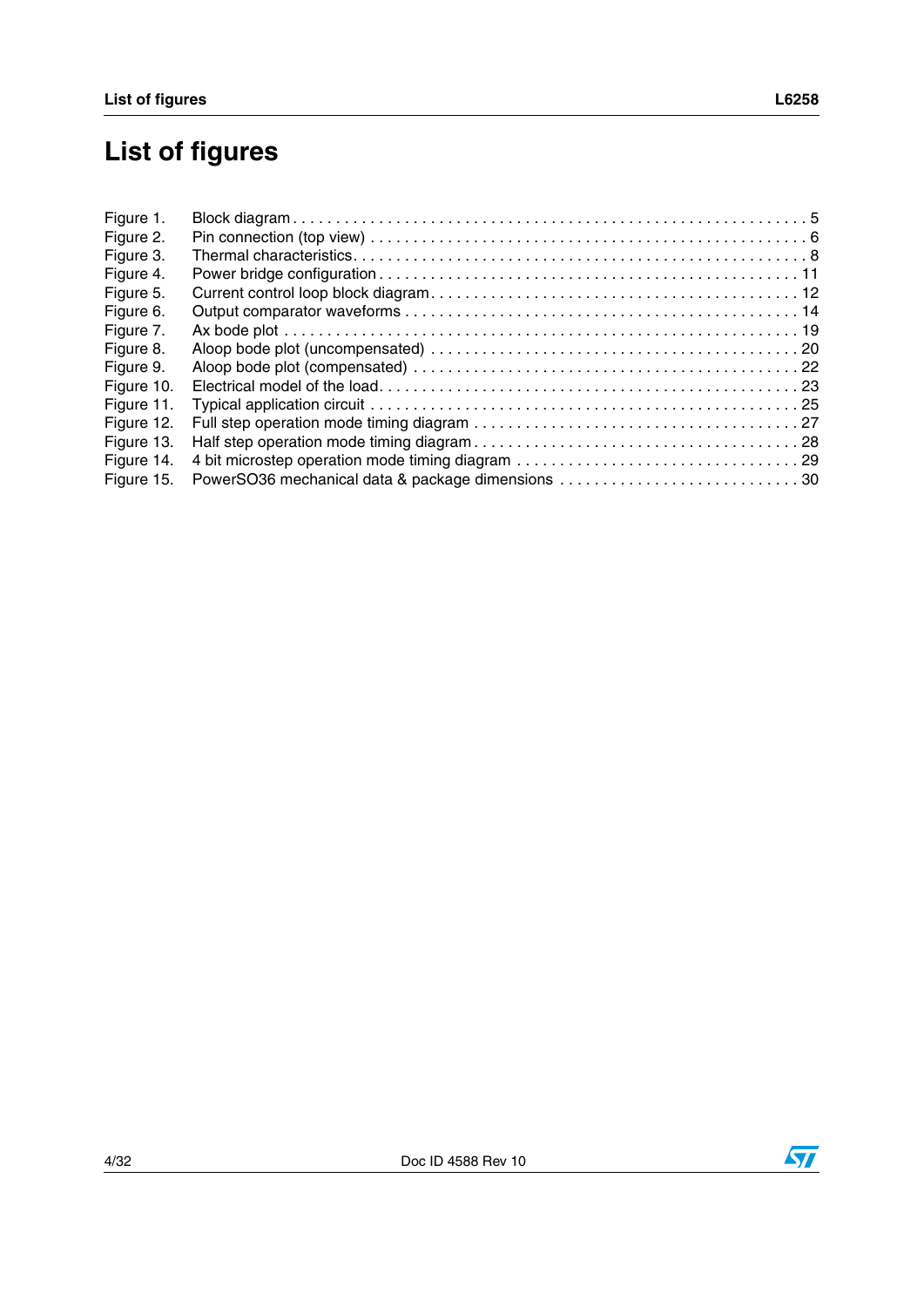# <span id="page-4-0"></span>**1 Block diagram**

#### <span id="page-4-2"></span>**Figure 1. Block diagram**



#### <span id="page-4-1"></span>Table 2. **Absolute maximum rating**

| <b>Parameter</b>    | <b>Description</b>          | Value            | <b>Unit</b> |
|---------------------|-----------------------------|------------------|-------------|
| $V_{\rm s}$         | Supply voltage              | 36               | v           |
| V <sub>DD</sub>     | Logic supply voltage        | $\overline{7}$   | v           |
| $V_{ref1}/V_{ref2}$ | Reference voltage           | 2.5              | v           |
| ١o                  | Output current (peak)       | 1.5              | A           |
| Ιo                  | Output current (continuous) | 1.2 <sub>2</sub> | A           |
| $V_{in}$            | Logic input voltage range   | $-0.3$ to $7$    | v           |
| $V_{boot}$          | Bootstrap supply            | 60               | v           |
| $V_{boot} - V_s$    | Maximum Vgate applicable    | 15               | v           |
| T,                  | Junction temperature        | 150              | $^{\circ}C$ |
| ${\sf T}_{\sf stg}$ | Storage temperature range   | $-55$ to 150     | °C          |

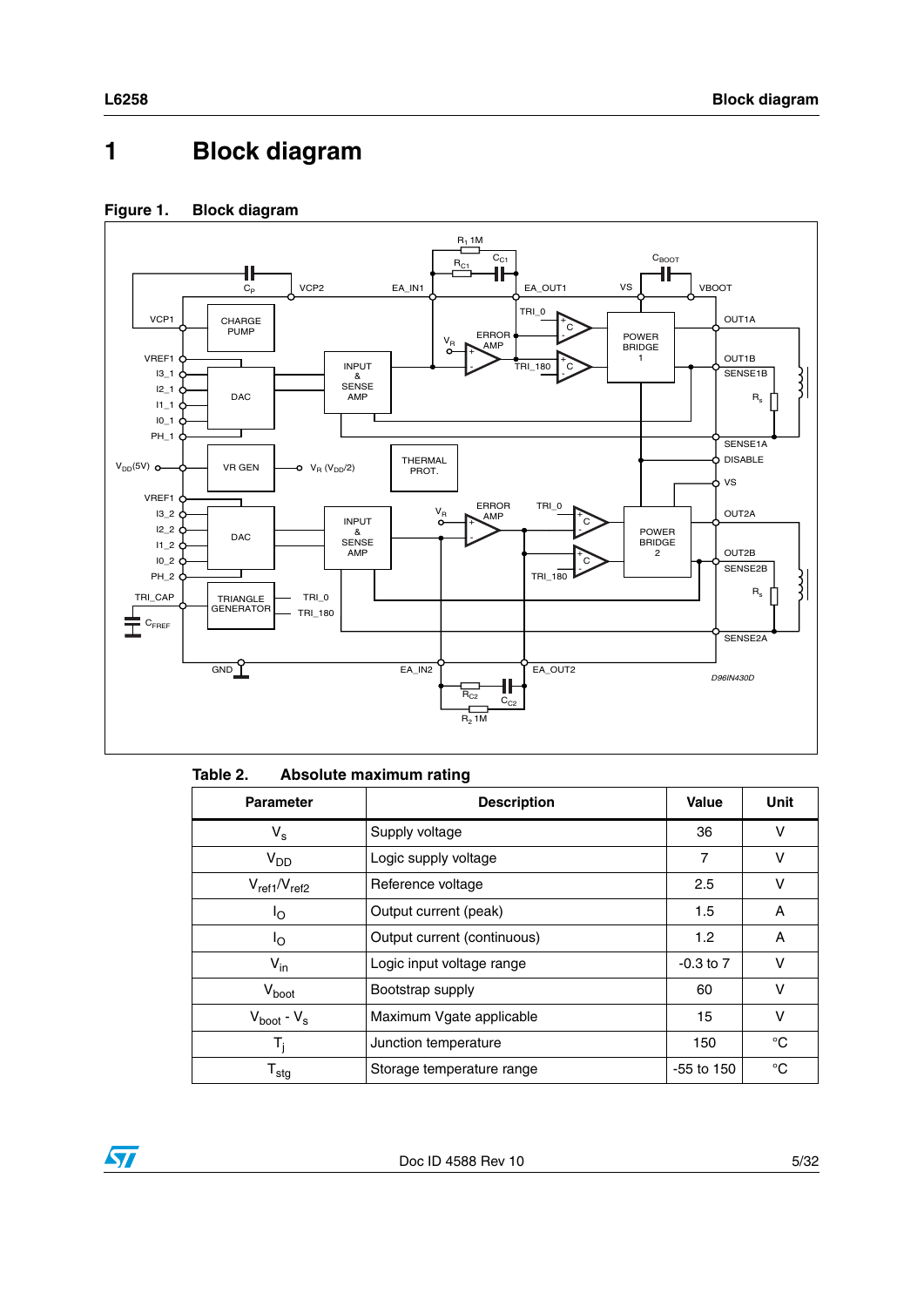<span id="page-5-1"></span>**Figure 2. Pin connection (top view)**



<span id="page-5-0"></span>

| <b>Pin functions</b><br>Table 3. |  |
|----------------------------------|--|
|----------------------------------|--|

| Pin # | <b>Name</b>        | <b>Description</b>                                                                                                                                               |
|-------|--------------------|------------------------------------------------------------------------------------------------------------------------------------------------------------------|
| 1, 36 | PWR_GND            | Ground connection (1). They also conduct heat from die to<br>printed circuit copper.                                                                             |
| 2, 17 | PH 1, PH 2         | These TTL compatible logic inputs set the direction of<br>current flow through the load. A high level causes current to<br>flow from OUTPUT A to OUTPUT B.       |
| 3     | $I_{1-1}$          | Logic input of the internal DAC (1). The output voltage of the<br>DAC is a percentage of the Vref voltage applied according to<br>the thruth Table 5 on page 12. |
| 4     | $I_0$ <sub>1</sub> | See pin 3                                                                                                                                                        |
| 5     | OUT1A              | Bridge output connection (1)                                                                                                                                     |
| 6     | <b>DISABLE</b>     | Disables the bridges for additional safety during switching.<br>When not connected the bridges are enabled                                                       |
|       | TRI_cap            | Triangular wave generation circuit capacitor. The value of<br>this capacitor defines the output switching frequency                                              |

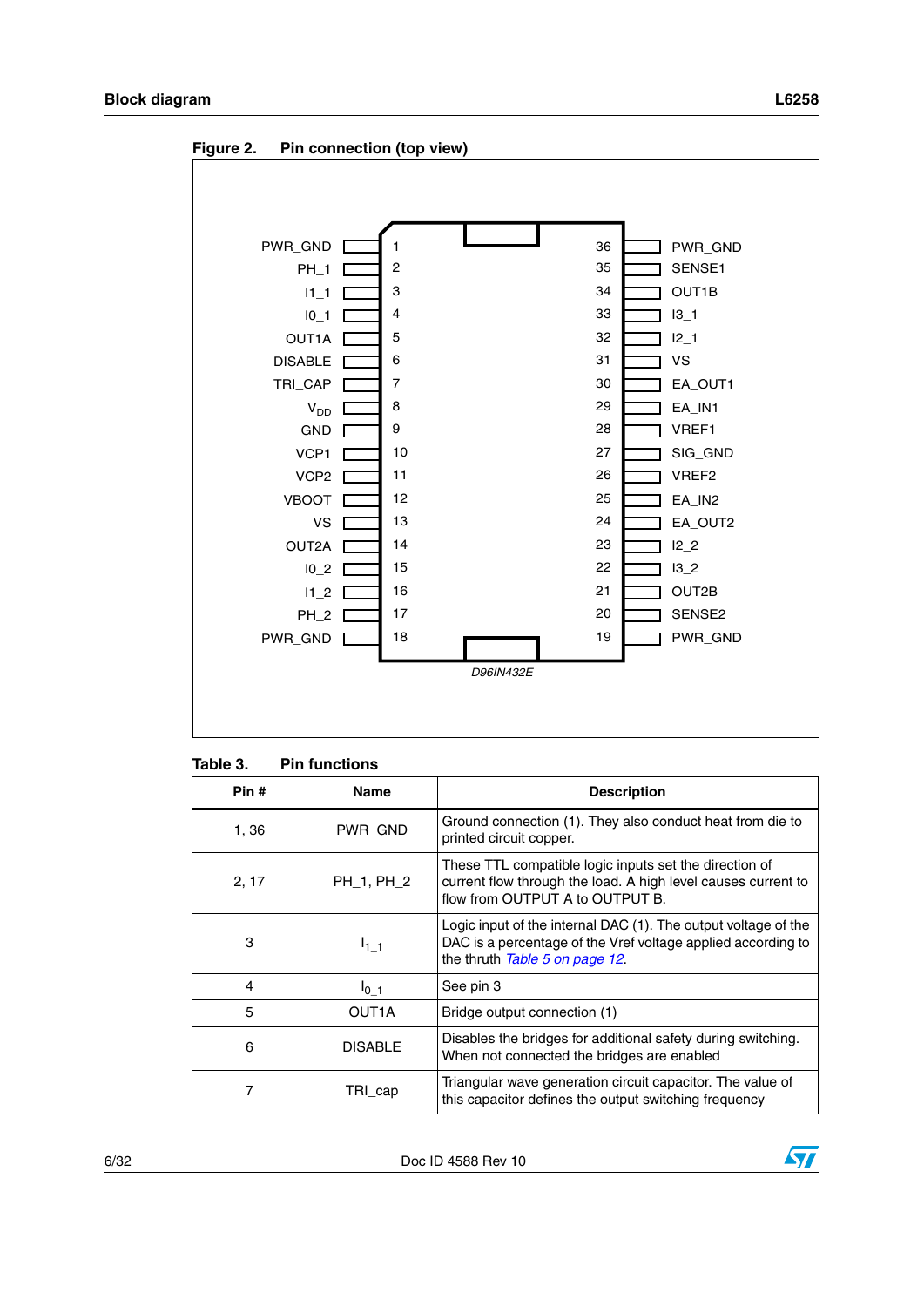| Pin #  | Name                                  | <b>Description</b>                                                                                                                                                                 |
|--------|---------------------------------------|------------------------------------------------------------------------------------------------------------------------------------------------------------------------------------|
| 8      | $V_{DD}$ (5V)                         | Supply voltage input for logic circuitry                                                                                                                                           |
| 9      | <b>GND</b>                            | Power ground connection of the internal charge pump circuit                                                                                                                        |
| 10     | $V_{CP1}$                             | Charge pump oscillator output                                                                                                                                                      |
| 11     | V <sub>CP2</sub>                      | Input for external charge pump capacitor                                                                                                                                           |
| 12     | $V_{BOOT}$                            | Overvoltage input for driving of the upper DMOS                                                                                                                                    |
| 13, 31 | $V_S$                                 | Supply voltage input for output stage. They are shorted<br>internally                                                                                                              |
| 14     | OUT2A                                 | Bridge output connection (2)                                                                                                                                                       |
| 15     | $I_{0_2}$                             | Logic input of the internal DAC (2). The output voltage of the<br>DAC is a percentage of the VRef voltage applied according<br>to the truth Table 5 on page 12.                    |
| 16     | $I_{1,2}$                             | See pin 15                                                                                                                                                                         |
| 18, 19 | PWR_GND                               | Ground connection. They also conduct heat from die to<br>printed circuit copper                                                                                                    |
| 20, 35 | SENSE2, SENSE1                        | Negative input of the transconductance input amplifier (2, 1)                                                                                                                      |
| 21     | OUT2B                                 | Bridge output connection and positive input of the<br>tranconductance (2)                                                                                                          |
| 22     | $I_{32}$                              | See pin 15                                                                                                                                                                         |
| 23     | $l_{2,2}$                             | See pin 15                                                                                                                                                                         |
| 24     | EA_OUT_2                              | Error amplifier output (2)                                                                                                                                                         |
| 25     | $EA$ <sub><math>IN</math></sub> $2$   | Negative input of error amplifier (2)                                                                                                                                              |
| 26, 28 | $V_{\text{REF2}}$ , $V_{\text{REF1}}$ | Reference voltages for the internal DACs, determining the<br>output current value. Output current also depends on the<br>logic inputs of the DAC and on the sensing resistor value |
| 27     | SIG_GND                               | Signal ground connection                                                                                                                                                           |
| 29     | $EA$ <sub>IN_1</sub>                  | Negative input of error amplifier (1)                                                                                                                                              |
| 30     | EA_OUT_1                              | Error amplifier output (1)                                                                                                                                                         |
| 32     | $I_{2-1}$                             | See pin 3                                                                                                                                                                          |
| 33     | $I_{3-1}$                             | See pin 3                                                                                                                                                                          |
| 34     | OUT1B                                 | Bridge output connection and positive input of the<br>tranconductance (1)                                                                                                          |

**Table 3. Pin functions (continued)**

*Note: The number in parenthesis shows the relevant Power Bridge of the circuit. Pins 18, 19, 1 and 36 are connected together.*

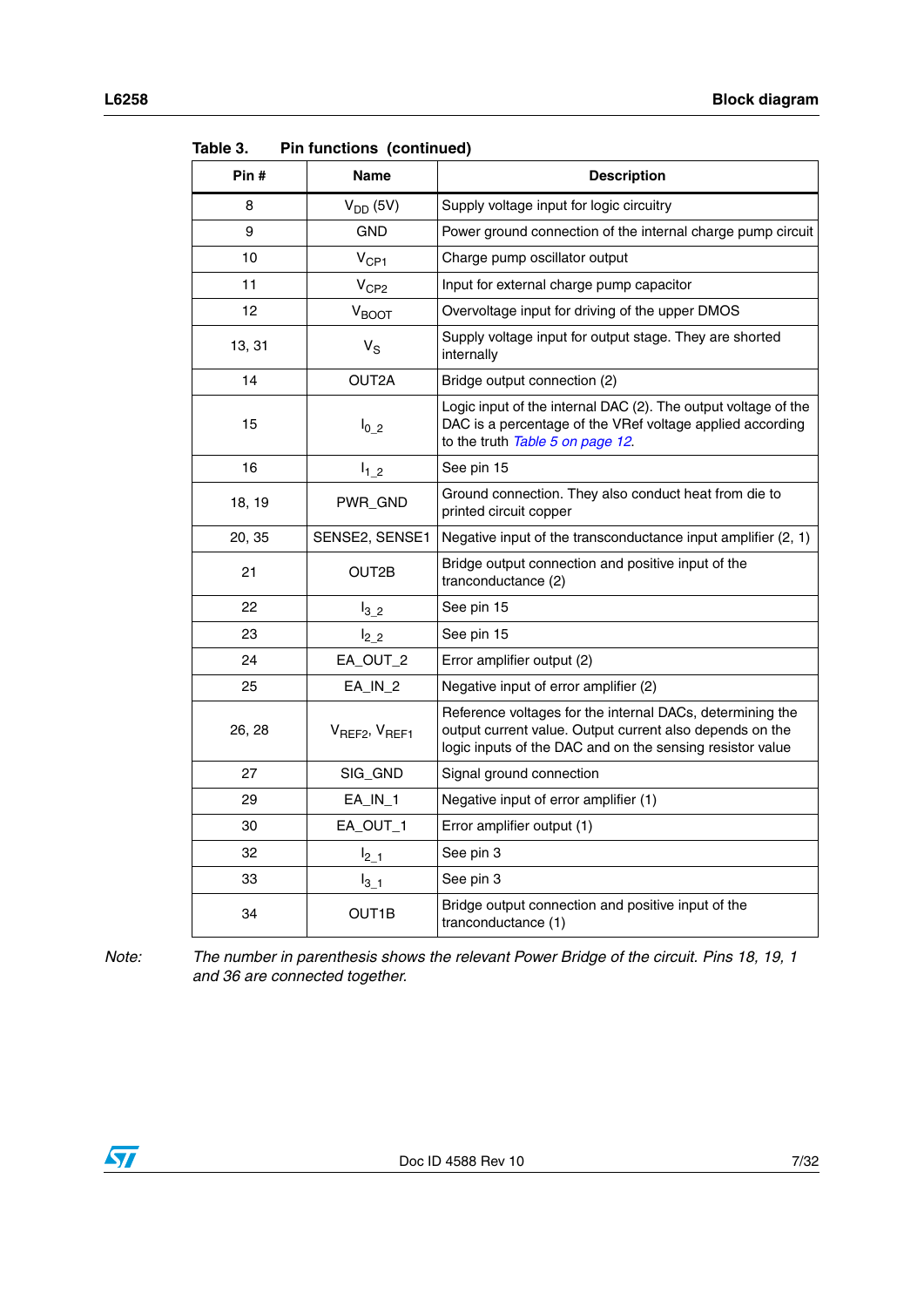| <b>Conditions</b>                                                       | <b>Power Dissipated</b><br>(W) | $(^{\circ}C)$ | <b>T Ambient Thermal J-A resistance</b><br>$(^{\circ}C/W)$ |
|-------------------------------------------------------------------------|--------------------------------|---------------|------------------------------------------------------------|
| pad layout + ground layers + 16 via hol<br>PCB ref.: 4 LAYER cm 12 x 12 | 5.3                            | 70            | 15                                                         |
| pad layout + ground layers<br>PCB ref.: 4 LAYER cm 12 x 12              | 4.0                            | 70            | 20                                                         |
| pad layout + 6cm2 on board heat sink<br>PCB ref.: 2 LAYER cm 12 x 12    | 2.3                            | 70            | 35                                                         |
|                                                                         |                                |               |                                                            |
| 12<br>10                                                                |                                |               |                                                            |
| 8<br>20°C/W<br>6                                                        | $15^{\circ}$ C/W               |               |                                                            |
| Power Dissipated (W)<br>4<br>$\mathbf{2}$<br>$\pmb{0}$                  | $35^{\circ}$ C/W               |               |                                                            |

<span id="page-7-1"></span>**Figure 3. Thermal characteristics**

<span id="page-7-0"></span>**Table 4. Electrical characteristics** 

| <b>Parameter</b>   | <b>Description</b>                | <b>Test condition</b>       | Min.      | Typ. | Max.           | Unit   |
|--------------------|-----------------------------------|-----------------------------|-----------|------|----------------|--------|
| $V_S$              | Supply voltage                    |                             | 12        |      | 34             | V      |
| V <sub>DD</sub>    | Logic supply voltage              |                             | 4.75      |      | 5.25           | $\vee$ |
| $V_{\text{BOOT}}$  | Storage voltage                   | $V_S = 12$ to 40V           | $V_S + 6$ |      | $V_{S} + 12$   | $\vee$ |
| V <sub>Sense</sub> | Max drop across sense<br>resistor |                             |           |      | 1.25           | v      |
| $V_{S(off)}$       | Power off reset                   | Off threshold               | 6         |      | 7.2            | $\vee$ |
| $V_{DD(off)}$      | Power off reset                   | Off threshold               | 3.3       |      | 4.1            | $\vee$ |
| $I_{S(0n)}$        | V <sub>S</sub> quiescent current  | Both bridges ON, no<br>load |           |      | 15             | mA     |
| $I_{S(off)}$       | $V_S$ quiescent current           | Both bridges OFF            |           |      | $\overline{7}$ | mA     |
| l <sub>DD</sub>    | V <sub>DD</sub> operative current |                             |           |      | 15             | mA     |

 $\sqrt{2}$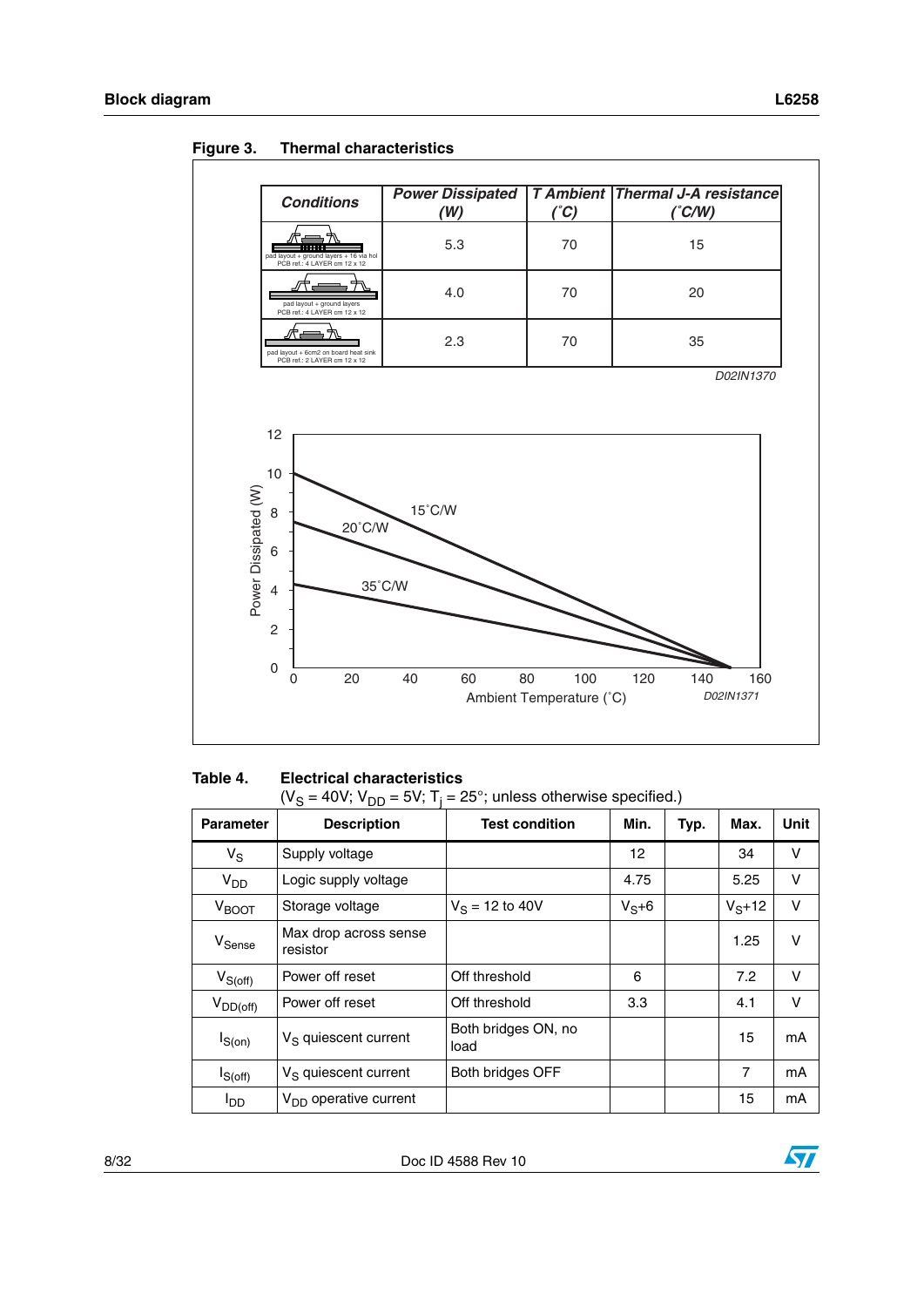| <b>Parameter</b>                               | <b>Description</b>                       | <b>Test condition</b>                | Min.           | Typ. | Max.            | Unit            |
|------------------------------------------------|------------------------------------------|--------------------------------------|----------------|------|-----------------|-----------------|
| $\Delta T_{SD-H}$                              | Shut down hysteresis                     |                                      |                | 25   |                 | $^{\circ}C$     |
| $T_{SD}$                                       | Thermal shutdown                         |                                      |                | 150  |                 | $\rm ^{\circ}C$ |
| $f_{\rm osc}$                                  | Triangular oscillator<br>frequency $(1)$ | $C_{\text{FREF}} = 1nF$              | 12.5           | 15   | 18.5            | KHz             |
| <b>TRANSISTORS</b>                             |                                          |                                      |                |      |                 |                 |
| <b>I</b> <sub>DSS</sub>                        | Leakage current                          | <b>OFF State</b>                     |                |      | 500             | μA              |
| $R_{ds(on)}$                                   | On resistance                            | ON state                             |                | 0.6  | 0.75            | w               |
| $V_f$                                          | Flywheel diode voltage                   | If $=1.0A$                           |                | 1    | 1.4             | V               |
| <b>CONTROL LOGIC</b>                           |                                          |                                      |                |      |                 |                 |
| $V_{in(H)}$                                    | Input voltage                            | All Inputs                           | $\overline{c}$ |      | V <sub>DD</sub> | V               |
| $V_{in(L)}$                                    | Input voltage                            | All inputs                           | 0              |      | 0.8             | V               |
| $I_{in}$                                       | Input current <sup>(2)</sup>             |                                      | $-150$         |      | $+10$           | μA              |
| $I_{dis}$                                      | Disable pin input current                | $0 < V_{in} < 5V$                    | $-10$          |      | $+150$          | μA              |
| $V_{ref1/ref2}$                                | Reference voltage                        | Operating                            | 0              |      | 2.5             | V               |
| $I_{ref}$                                      | V <sub>ref</sub> terminal input current  | $V_{ref} = 1.25$                     | $-2$           |      | 5               | μA              |
| $FI =$<br>V <sub>ref</sub> /V <sub>sense</sub> | PWM loop transfer ratio                  |                                      |                | 1.94 |                 |                 |
| $V_{FS}$                                       | DAC full scale precision                 | $V_{ref} = 2.5V I_0/I_1/I_2/I_3 = L$ | 1.23           | 1.29 | 1.34            | V               |
| Voffset                                        | Current loop offset                      | $V_{ref} = 2.5V I_0/I_1/I_2/I_3 = H$ | $-30$          |      | $+30$           | mV              |
|                                                | DAC factor ratio                         | Normalized @ full scale<br>value     | $-2$           |      | $+2$            | $\%$            |
| <b>SENSE AMPLIFIER</b>                         |                                          |                                      |                |      |                 |                 |
| $V_{\text{cm}}$                                | Input common mode<br>voltage range       |                                      | $-0.7$         |      | $V_S + 0.7$     | $\mathsf{V}$    |
| $I_{inp}$                                      | Input bias                               | sense1/sense2                        | $-200$         |      | 0               | μA              |
| <b>ERROR AMPLIFIER</b>                         |                                          |                                      |                |      |                 |                 |
| $G_V$                                          | Open loop voltage gain                   |                                      |                | 70   |                 | dB              |
| <b>SR</b>                                      | Output slew rate                         | Open loop                            |                | 0.2  |                 | $V/\mu s$       |
| GBW                                            | Gain bandwidth product                   |                                      |                | 400  |                 | kHz             |

#### **Table 4. Electrical characteristics (continued)**

(V<sub>S</sub> = 40V; V<sub>DD</sub> = 5V; T<sub>j</sub> = 25°; unless otherwise specified.)

1. Chopping frequency is twice fosc value.

2. This is true for all the logic inputs except the disable input.

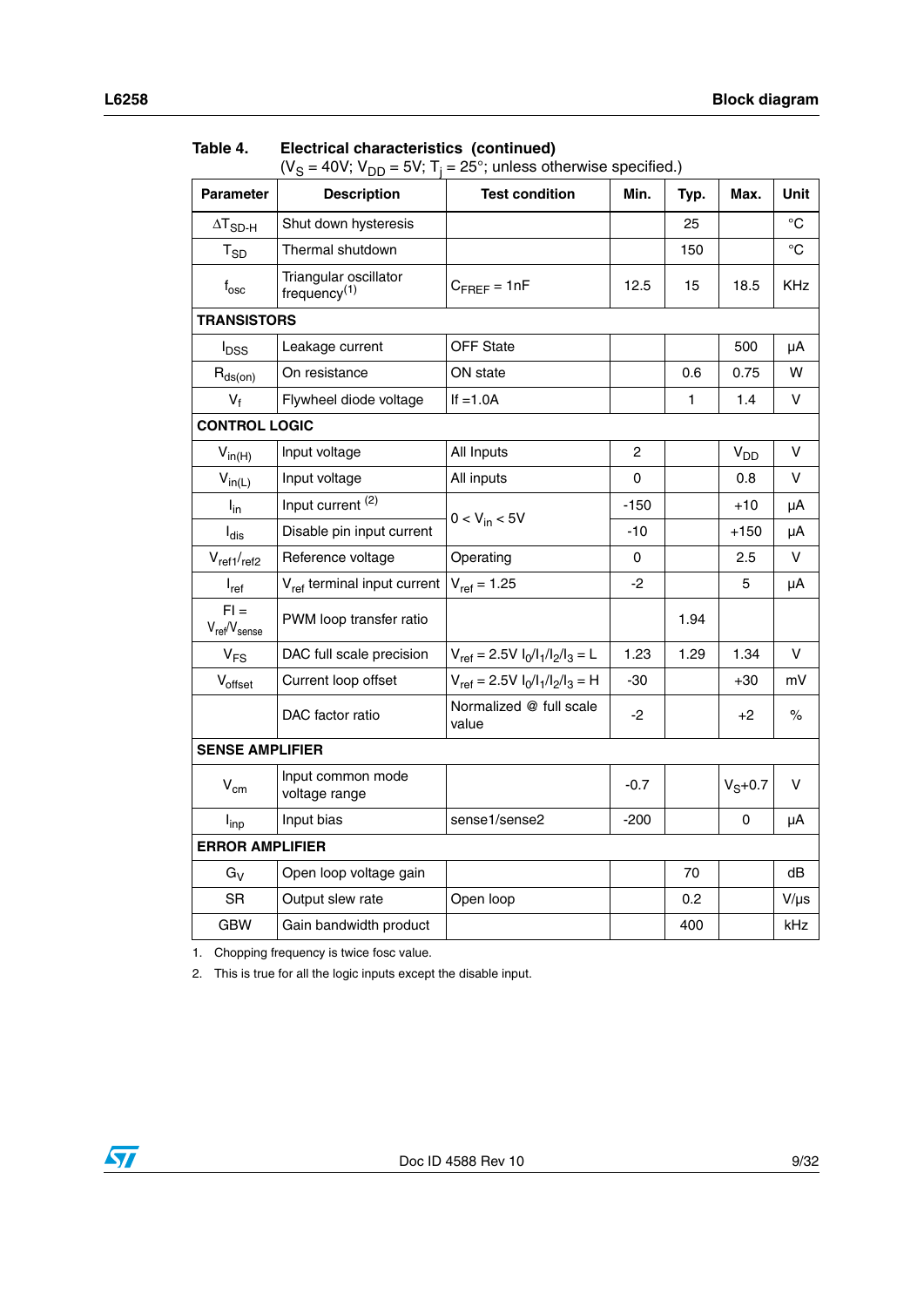### <span id="page-9-0"></span>**2 Functional description**

The circuit is intended to drive both windings of a bipolar stepper motor or two DC motors.

The current control is generated through a switch mode regulation.

With this system the direction and the amplitude of the load current are depending on the relation of phase and duty cycle between the two outputs of the current control loop.

The L6258 power stage is composed by power DMOS in bridge configuration as it is shown in  $Figure 4$  $Figure 4$ , where the bridge outputs OUT\_A and OUT\_B are driven to  $V_s$  with an high level at the inputs IN A and IN B while are driven to ground with a low level at the same inputs.

The zero current condition is obtained by driving the two half bridge using signals IN\_A and IN\_B with the same phase and 50% of duty cycle.

In this case the outputs of the two half bridges are continuously switched between power supply  $(V_s)$  and ground, but keeping the differential voltage across the load equal to zero.

In *[Figure](#page-10-1) 4* is shown the timing diagram of the two outputs and the load current for this working condition.

Following we consider positive the current flowing into the load with a direction from OUT\_A to OUT\_B, while we consider negative the current flowing into load with a direction from OUT\_B to OUT\_A.

Now just increasing the duty cycle of the IN\_A signal and decreasing the duty cycle of IN\_B signal we drive positive current into the load.

In this way the two outputs are not in phase, and the current can flow into the load trough the diagonal bridge formed by T1 and T4 when the output OUT\_A is driven to  $V_s$  and the output OUT\_B is driven to ground, while there will be a current recirculation into the higher side of the bridge, through T1 and T2, when both the outputs are at Vs and a current recirculation into the lower side of the bridge, through T3 and T4, when both the outputs are connected to ground.

Since the voltage applied to the load for recirculation is low, the resulting current discharge time constant is higher than the current charging time constant during the period in which the current flows into the load through the diagonal bridge formed by T1 and T4. In this way the load current will be positive with an average amplitude depending on the difference in duty cycle of the two driving signals.

In *[Figure](#page-10-1) 4* is shown the timing diagram in the case of positive load current

On the contrary, if we want to drive negative current into the load is necessary to decrease the duty cycle of the IN\_A signal and increase the duty cycle of the IN\_B signal. In this way we obtain a phase shift between the two outputs such to have current flowing into the diagonal bridge formed by T2 and T3 when the output OUT\_A is driven to ground and output OUT\_B is driven to Vs, while we will have the same current recirculation conditions of the previous case when both the outputs are driven to Vs or to ground.

So, in this case the load current will be negative with an average amplitude always depending by the difference in duty cycle of the two driving signals.

In *[Figure](#page-10-1) 4* is shown the timing diagram in the case of negative load current.

*[Figure](#page-11-2) 5* shows the device block diagram of the complete current control loop.

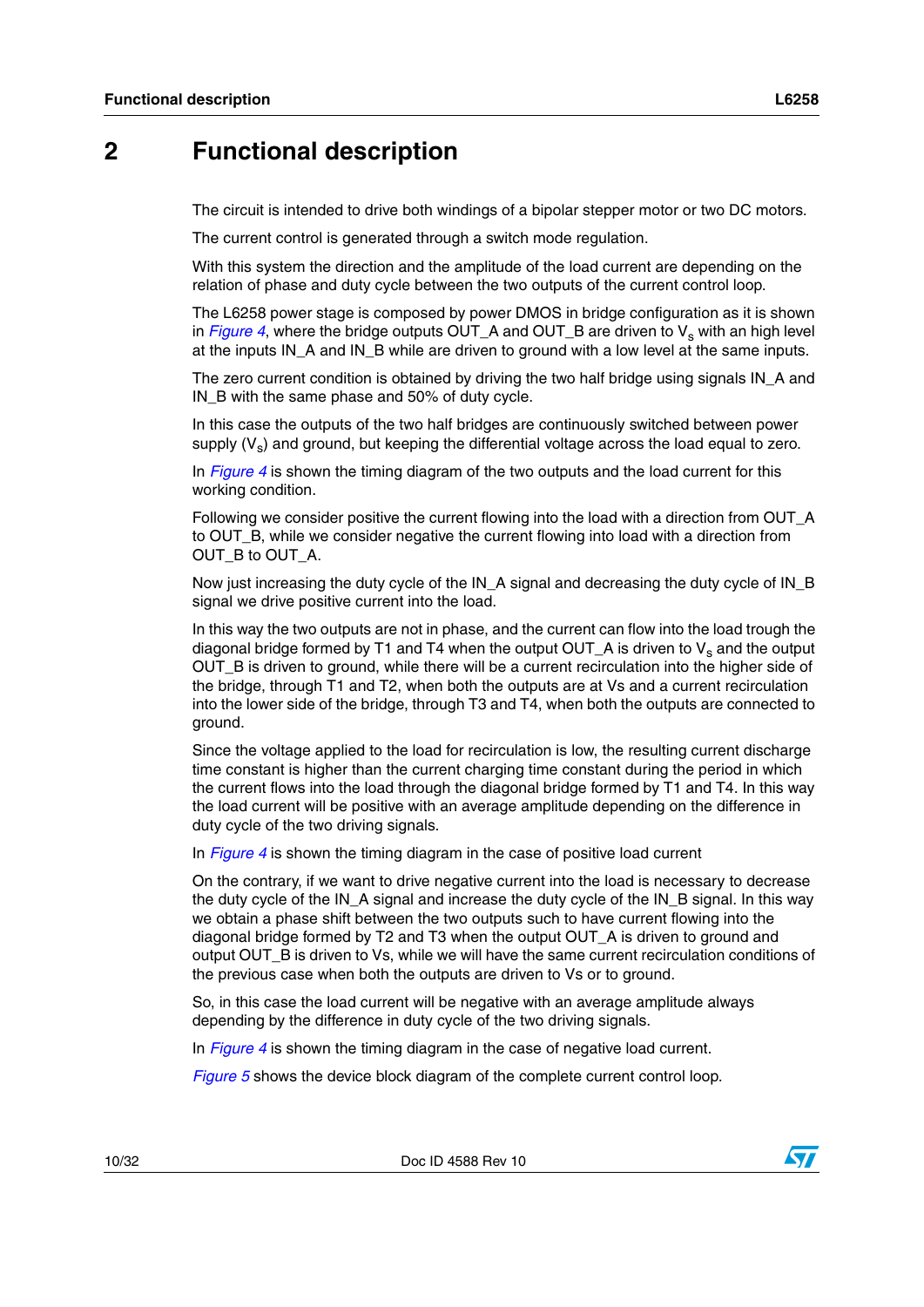### <span id="page-10-0"></span>**2.1 Reference voltage**

The voltage applied to VREF pin is the reference for the internal DAC and, together with the sense resistor value, defines the maximum current into the motor winding according to the following relation:

$$
I_{MAX} = \frac{0.5 \cdot V_{REF}}{R_S} = \frac{1}{Fl} \cdot \frac{V_{REF}}{R_S}
$$

where  $R_s$  = sense resistor value

<span id="page-10-1"></span>**Figure 4. Power bridge configuration**



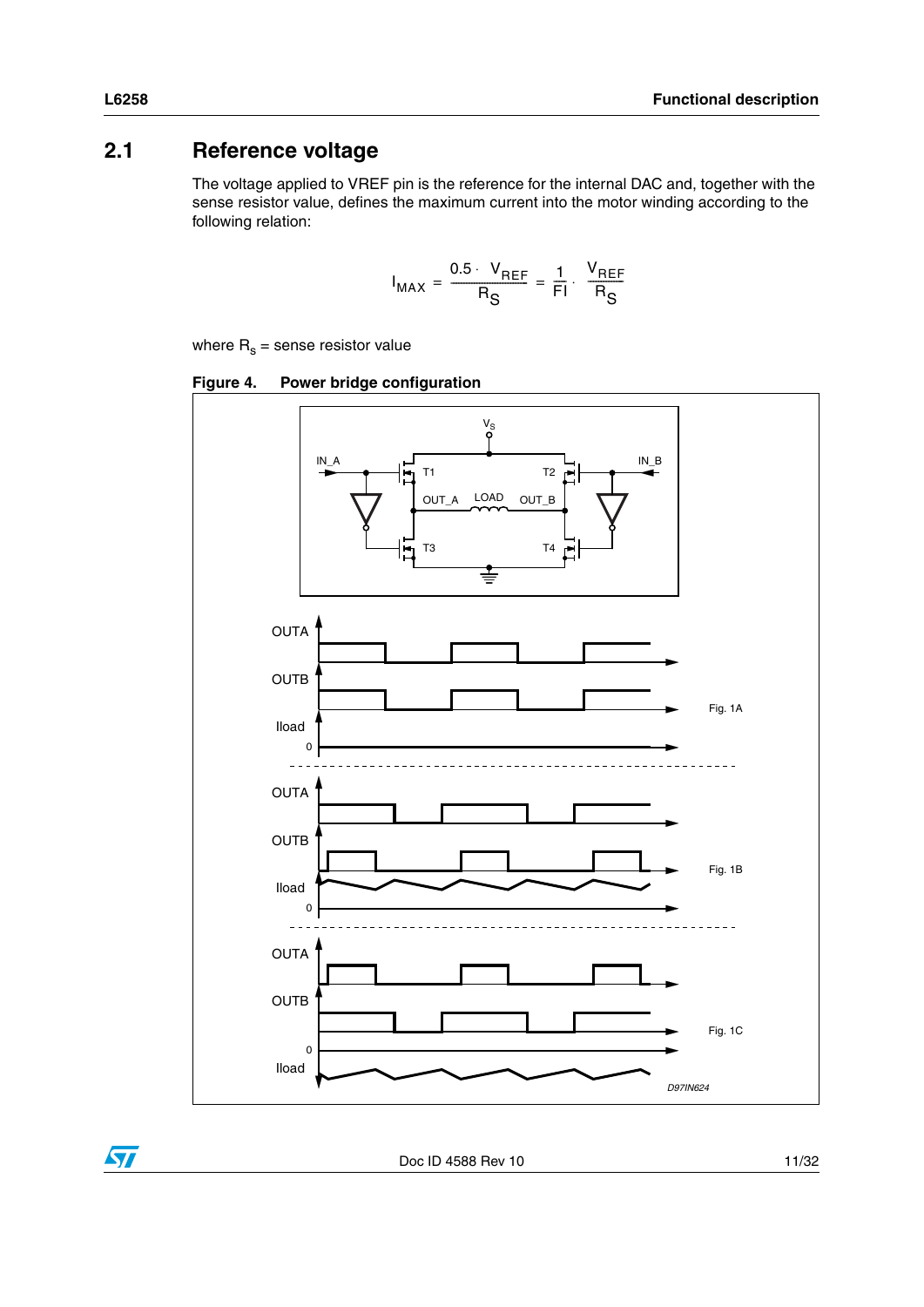![](_page_11_Figure_1.jpeg)

#### <span id="page-11-2"></span>**Figure 5. Current control loop block diagram**

## <span id="page-11-0"></span>**2.2** Input logic  $(I_0 - I_1 - I_2 - I_3)$

The current level in the motor winding is selected according to this table:

| 13                        | 12           | $\mathsf{I}$   | $\mathbf{I}$ | <b>Current level</b><br>% of IMAX |
|---------------------------|--------------|----------------|--------------|-----------------------------------|
| H                         | Н            | Н              | H            | No Current                        |
| H                         | Н            | $\overline{H}$ | T            | 9.5                               |
| $\boldsymbol{\mathsf{H}}$ | $\mathsf{H}$ | L              | $\mathsf{H}$ | 19.1                              |
| H                         | Н            | L              |              | 28.6                              |
| $\overline{\mathsf{H}}$   | L            | $\mathsf{H}$   | $\mathsf{H}$ | 38.1                              |
| H                         | L            | H              | L            | 47.6                              |
| H                         | L            | $\mathsf{L}$   | H            | 55.6                              |
| $\mathsf{H}$              | L            | L              | L            | 63.5                              |
| L                         | $\mathsf{H}$ | H              | Н            | 71.4                              |
| L                         | Н            | H              |              | 77.8                              |
| L                         | $\mathsf{H}$ |                | $\mathsf{H}$ | 82.5                              |

#### <span id="page-11-1"></span>Table 5. **Current levels**

![](_page_11_Picture_9.jpeg)

 $\sqrt{2}$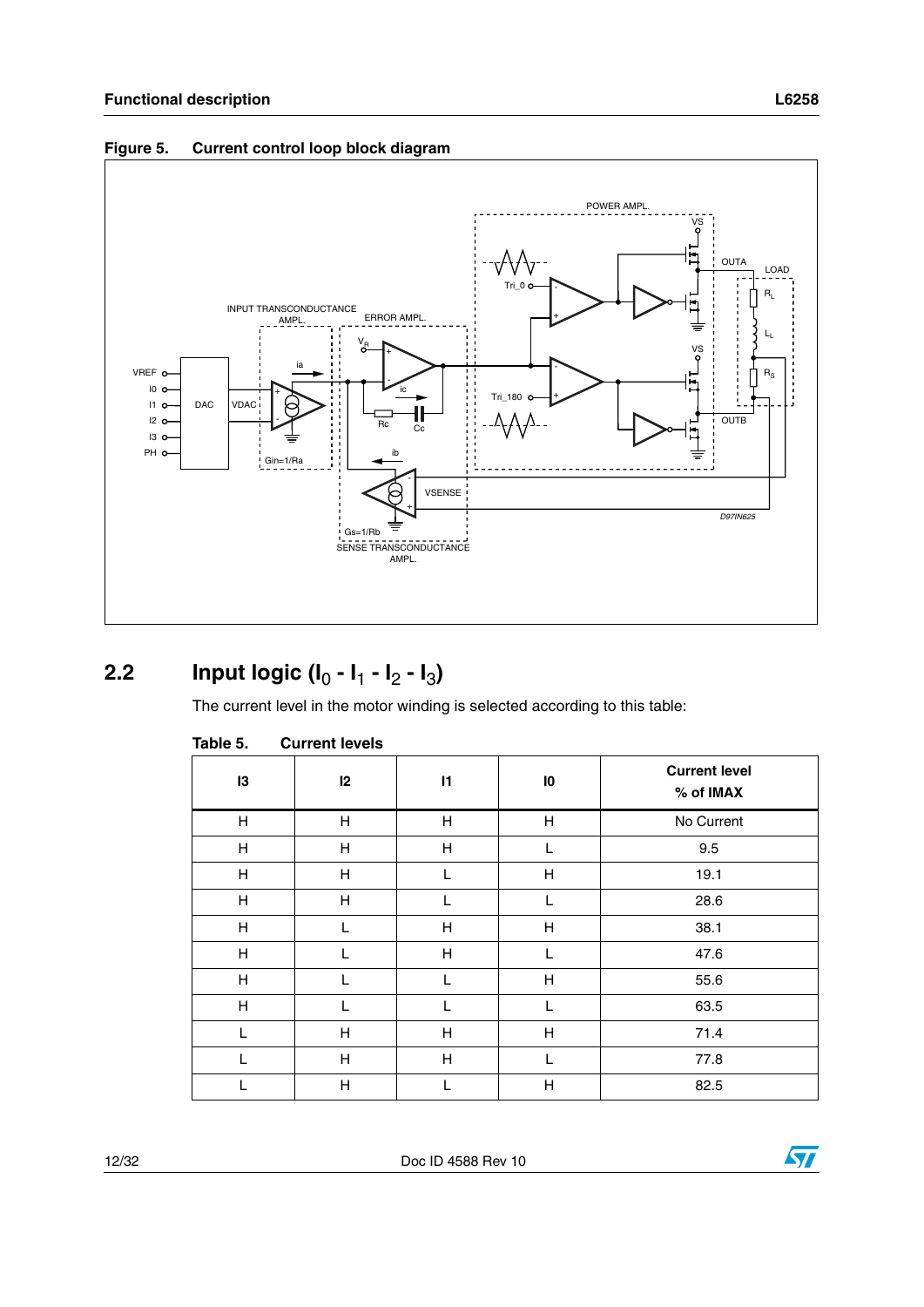| ----- |    |              |    |                                   |  |  |  |
|-------|----|--------------|----|-----------------------------------|--|--|--|
| 13    | 12 | $\mathsf{I}$ | 10 | <b>Current level</b><br>% of IMAX |  |  |  |
|       | н  |              |    | 88.9                              |  |  |  |
|       |    | н            | Η  | 92.1                              |  |  |  |
|       |    | н            |    | 95.2                              |  |  |  |
|       |    |              | Н  | 98.4                              |  |  |  |
|       |    |              |    | 100                               |  |  |  |

**Table 5. Current levels (continued)**

## <span id="page-12-0"></span>**2.3 Phase input ( PH )**

The logic level applied to this input determines the direction of the current flowing in the winding of the motor.

High level on the phase input causes the motor current flowing from OUT\_A to OUT\_B through the load.

### <span id="page-12-1"></span>**2.4 Triangular generator**

This circuit generates the two triangular waves TRI\_0 and TRI\_180 internally used to generate the duty cycle variation of the signals driving the output stage in bridge configuration.

The frequency of the triangular wave defines the switching frequency of the output, and can be adjusted by changing the capacitor connected at TR1\_CAP pin:

$$
F_{ref} = \frac{K}{C}
$$

where:  $K = 1.5 \times 10^{-5}$ 

### <span id="page-12-2"></span>**2.5 Charge pump circuit**

To ensure the correct driving of the high side drivers a voltage higher than Vs is supplied on the Vboot pin. This boostrap voltage is not needed for the low side power DMOS transistors because their sources terminals are grounded. To produce this voltage a charge pump method is used. It is made by using two external capacitors; one connected to the internal oscillator (CP) and the other (Cboot) to storage the overvoltage needed for the driving the gates of the high side DMOS. The value suggested for the capacitors are:

<span id="page-12-3"></span>Table 6. **Table 6. Charge pump capacitor's values**

| <b>Component name</b> | <b>Component's function</b> | Value | Unit |
|-----------------------|-----------------------------|-------|------|
| ∪boot                 | Storage capacitor           | 100   | n⊢   |
| ◡▫                    | Pump capacitor              |       |      |

![](_page_12_Picture_16.jpeg)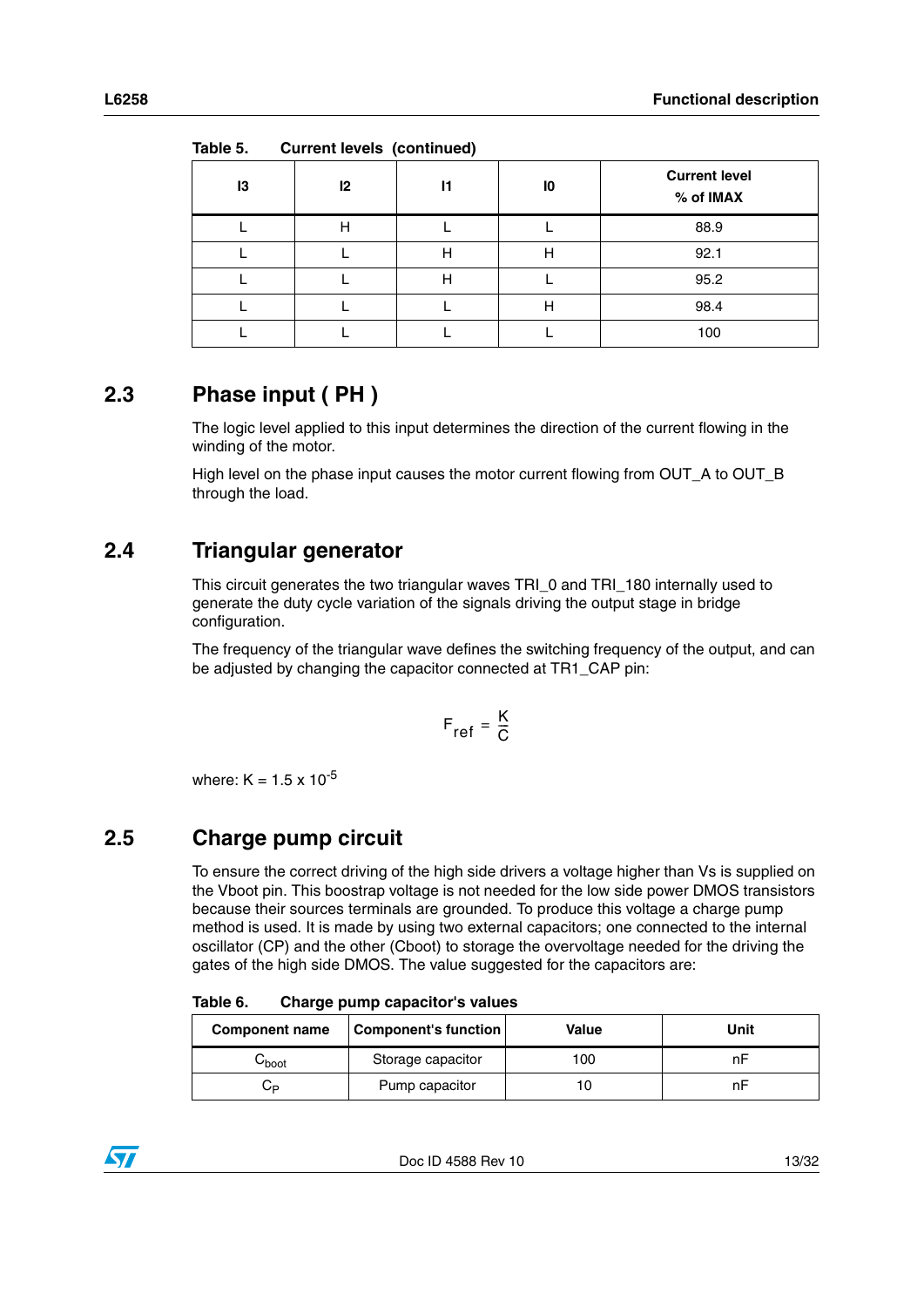#### <span id="page-13-0"></span>**2.6 Current control loop**

The current control loop is a transconductance amplifier working in PWM mode.

The motor current is a function of the programmed DAC voltage.

To keep under control the output current, the current control modulates the duty cycle of the two outputs OUT\_A and OUT\_B, and a sensing resistor Rs is connected in series with the motor winding in order to produce a voltage feedback compared with the programmed voltage of the DAC.

The duty cycle modulation of the two outputs is generated comparing the voltage at the outputs of the error amplifier, with the two triangular wave references.

In order to drive the output bridge with the duty cycle modulation explained before, the signals driving each output (OUTA & OUTB) are generated by the use of the two comparators having as reference two triangular wave signals Tri\_0 and Tri\_180 of the same amplitude, the same average value (in our case Vr), but with a 180° of phase shift each other.

The two triangular wave references are respectively applied to the inverting input of the first comparator and to the non inverting input of the second comparator.

The other two inputs of the comparators are connected together to the error amplifier output voltage resulting by the difference between the programmed DAC. The reset of the comparison between the mentioned signals is shown in *[Figure](#page-13-1) 6*.

![](_page_13_Figure_10.jpeg)

<span id="page-13-1"></span>![](_page_13_Figure_11.jpeg)

In the case of  $V_{\text{DAC}}$  equal to zero, the transconductance loop is balanced at the value of Vr, so the outputs of the two comparators are signals having the same phase and 50% of duty cycle.

As we have already mentioned, in this situation, the two outputs OUT\_A and OUT\_B are simultaneously driven from  $V_s$  to ground; and the differential voltage across the load in this case is zero and no current flows in the motor winding.

![](_page_13_Picture_15.jpeg)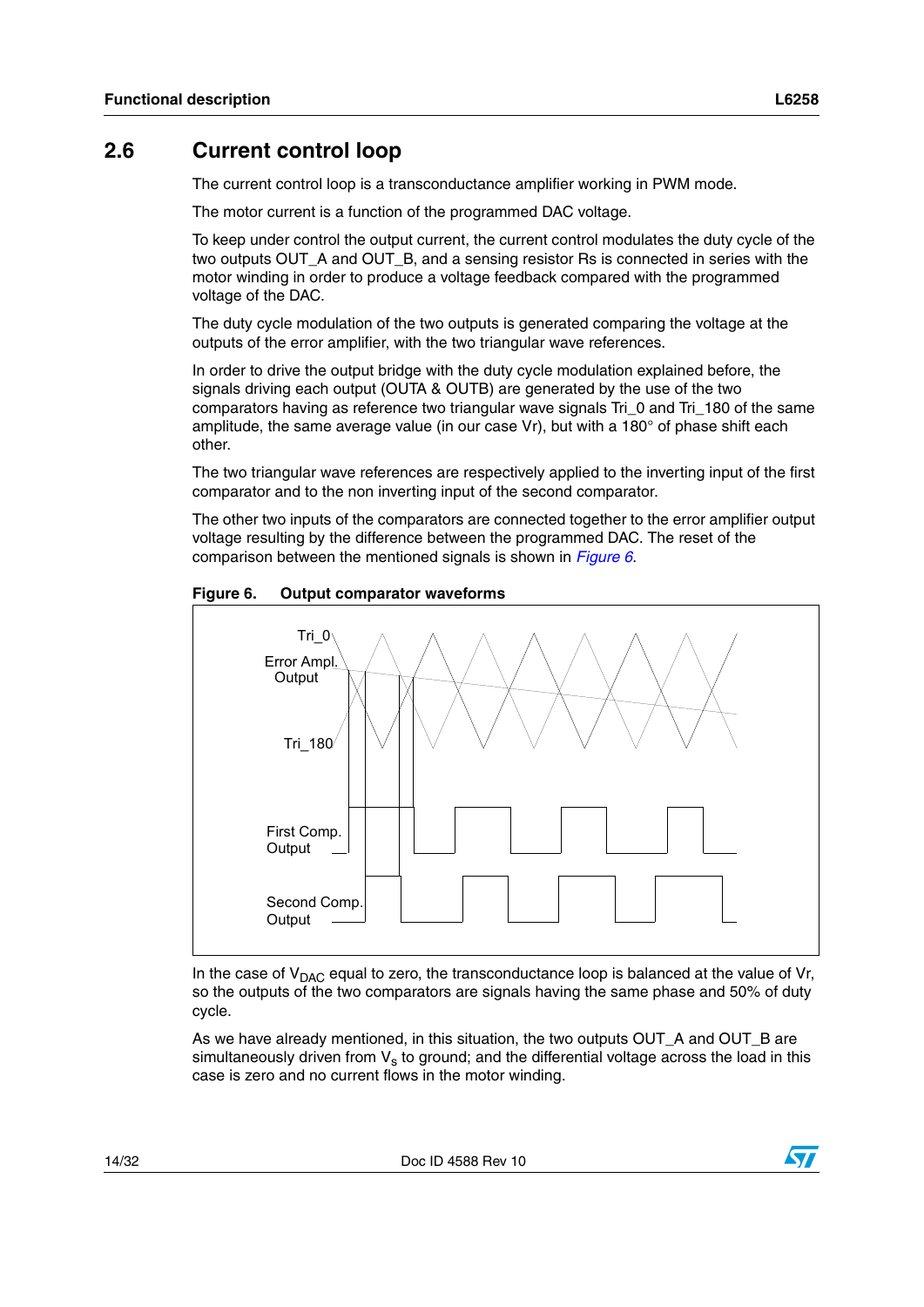With a positive differential voltage on  $V_{\text{DAC}}$  (see *[Figure](#page-11-2) 5*, the transconductance loop will be positively unbalanced respected Vr.

In this case being the error amplifier output voltage greater than Vr, the output of the first comparator is a square wave with a duty cycle higher than 50%, while the output of the second comparator is a square wave with a duty cycle lower than 50%.

The variation in duty cycle obtained at the outputs of the two comparators is the same, but one is positive and the other is negative with respect to the 50% level.

The two driving signals, generated in this case, drive the two outputs in such a way to have switched current flowing from OUT\_A through the motor winding to OUT\_B.

With a negative differential voltage  $V_{DAC}$ , the transconductance loop will be negatively unbalanced respected Vr.

In this case the output of the first comparator is a square wave with a duty cycle lower than 50%, while the output of the second comparator is a square wave with a duty cycle higher than 50%.

The variation in the duty cycle obtained at the outputs of the two comparators is always of the same.

The two driving signals, generated in this case, drive the the two outputs in order to have the switched current flowing from OUT\_B through the motor winding to OUT\_A.

#### <span id="page-14-0"></span>**2.7 Current control loop compensation**

In order to have a flexible system able to drive motors with different electrical characteristics, the non inverting input and the output of the error amplifier ( EA\_OUT ) are available.

Connecting at these pins an external RC compensation network it is possible to adjust the gain and the bandwidth of the current control loop.

![](_page_14_Picture_13.jpeg)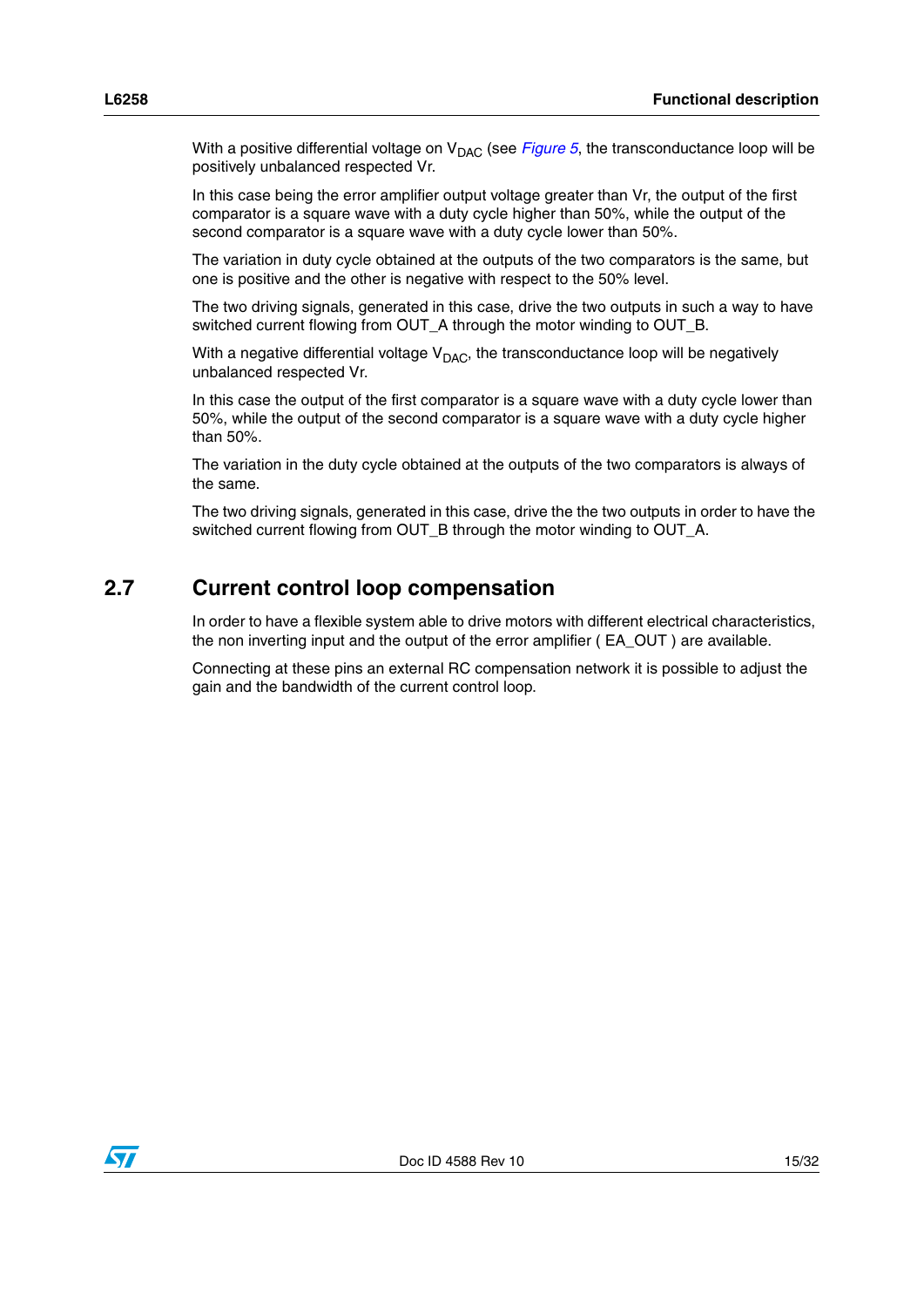## <span id="page-15-0"></span>**3 PWM current control loop**

#### <span id="page-15-1"></span>**3.1 Open loop transfer function analysis**

Block diagram: refer to *[Figure 5.](#page-11-2)*

Input parameters:

- $V_S = 24V$
- $L_1 = 12mH$
- $R_1 = 12\Omega$
- $R_S = 0.33\Omega$
- $R_C$  = to be calculated
- $C_C$  = to be calculated
- Gs transconductance gain  $= 1/Rb$
- Gin transconductance gain  $= 1/Ra$
- Ampl. of the Tria\_0\_180 ref.  $= 1.6V$  (peak to peak)
- $R_a = 40K\Omega$
- $R_b = 20K\Omega$
- $V_r$  = Internal reference equal to  $V_{DD}/2$  (Typ. 2.5V)

these data refer to a typical application, and will be used as an example during the analysis of the stability of the current control loop.

The block diagram shows the schematics of the L6258 internal current control loop working in PWM mode; the current into the load is a function of the input control voltage  $V_{\text{DAC}}$ , and the relation between the two variables is given by the following formula:

$$
I_{LOAD} \cdot R_S \cdot G_S = V_{DAC} \cdot G_{in}
$$
  

$$
I_{LOAD} \cdot R_S \cdot \frac{1}{R_b} = V_{DAC} \cdot \frac{1}{R_a}
$$
  

$$
I_{LOAD} = V_{DAC} \cdot \frac{R_b}{R_a \cdot R_s} = 0.5 \cdot \frac{V_{DAC}}{R_S}(A)
$$

where:

 $V<sub>DAC</sub>$  is the control voltage defining the load current value

 $G<sub>in</sub>$  is the gain of the input transconductance amplifier ( 1/Ra )

 $G<sub>s</sub>$  is the gain of the sense transconductance amplifier ( 1/Rb )

Rs is the resistor connected in series to the output to sense the load current

In this configuration the input voltage is compared with the feedback voltage coming from the sense resistor, then the difference between this two signals is amplified by the error amplifier in order to have an error signal controlling the duty cycle of the output stage keeping the load current under control.

It is clear that to have a good performance of the current control loop, the error amplifier must have an high DC gain and a large bandwidth.

![](_page_15_Picture_29.jpeg)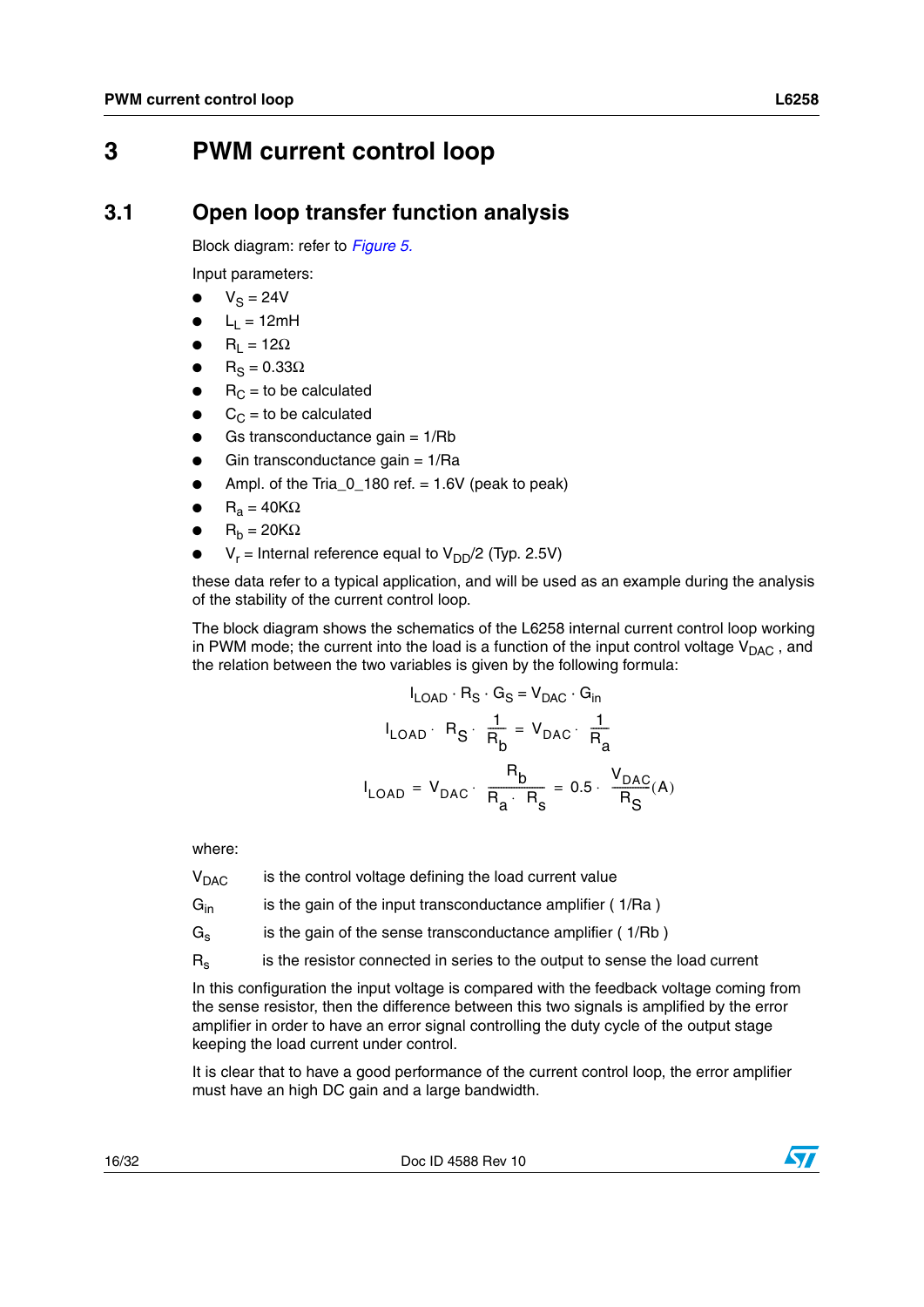Gain and bandwidth must be chosen depending on many parameters of the application, like the characteristics of the load, power supply etc..., and most important is the stability of the system that must always be guaranteed.

To have a very flexible system and to have the possibility to adapt the system to any application, the error amplifier must be compensated using an RC network connected between the output and the negative input of the same.

For the evaluation of the stability of the system, we have to consider the open loop gain of the current control loop:

```
Aloop = ACerr · ACpw · ACload · ACsense
```
where AC... is the gain of the blocks that refers to the error, power and sense amplifier plus the attenuation of the load block.

The same formula in dB can be written in this way:

$$
Aloop_{dB} = ACerr_{dB} + ACpw_{dB} + ACloud_{dB} + ACsense_{dB}
$$

So now we can start to analyse the dynamic characteristics of each single block, with particular attention to the error amplifier.

#### <span id="page-16-0"></span>**3.2 Power amplifier**

The power amplifier is not a linear amplifier, but is a circuit driving in PWM mode the output stage in full bridge configuration.

The output duty cycle variation is given by the comparison between the voltage of the error amplifier and two triangular wave references Tri\_0 and Tri\_180. Because all the current control loop is referred to the Vr reference, the result is that when the output voltage of the error amplifier is equal to the Vr voltage the two output Out\_A and Out\_B have the same phase and duty cycle at 50%; increasing the output voltage of the error amplifier above the Vr voltage, the duty cycle of the Out\_A increases and the duty cycle of the Out\_B decreases of the same percentage; on the contrary decreasing the voltage of the error amplifier below the Vr voltage, the duty cycle of the Out\_A decreases and the duty cycle of the Out\_B increases of the same percentage.

The gain of this block is defined by the amplitude of the two triangular wave references; more precisely the gain of the power amplifier block is a reversed proportion of the amplitude of the two references.

In fact a variation of the error amplifier output voltage produces a larger variation in duty cycle of the two outputs Out\_A and Out\_B in case of low amplitude of the two triangular wave references.

The duty cycle has the max value of 100% when the input voltage is equal to the amplitude of the two triangular references.

The transfer function of this block consist in the relation between the output duty cycle and the amplitude of the triangular references.

$$
Vout = 2 \cdot V_S \cdot (0.5 - DutyCycle)
$$

ACpw<sub>dB</sub> = 20  $= 20 \cdot \log \frac{\Delta V_{\text{out}}}{\Delta V_{\text{in}}} = \frac{2 \cdot V_{\text{S}}}{\text{Triangular Amplitude}}$ 

![](_page_16_Picture_21.jpeg)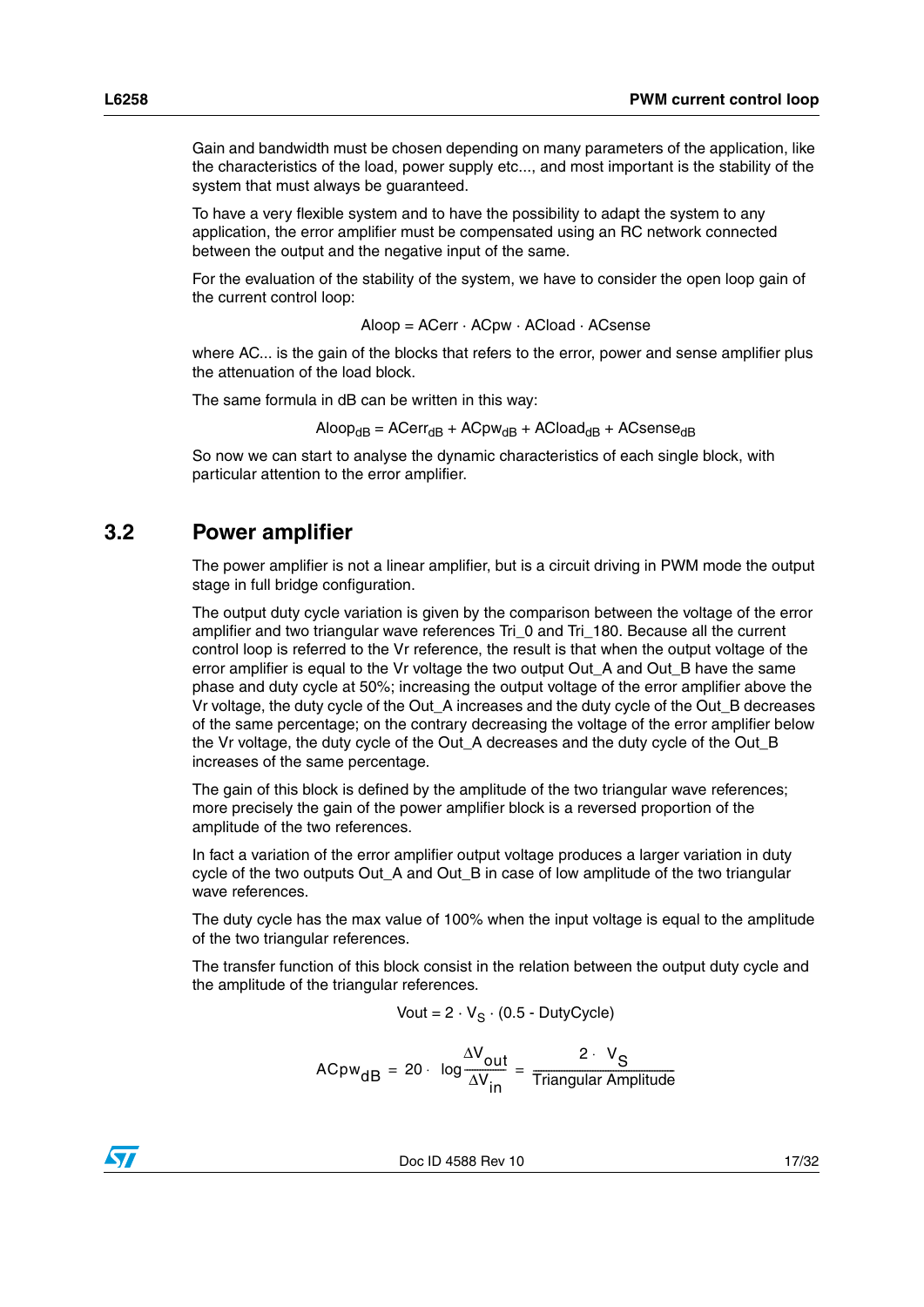$$
ACpw|_{dB} = 20 \cdot log \frac{2 \cdot 24}{1.6} = 29.5dB
$$

Moreover, having the two references Tri\_0 and Tri\_180 a triangular shape it is clear that the transfer function of this block is a linear constant gain without poles and zeros.

#### <span id="page-17-0"></span>**3.3 Load attenuation**

The load block is composed by the equivalent circuit of the motor winding (resistance and inductance) plus the sense resistor.

We will considered the effect of the Bemf voltage of the motor in the next chapter.

The input of this block is the PWM voltage of the power amplifier and as output we have the voltage across the sense resistor produced by the current flowing into the motor winding. The relation between the two variable is:

$$
V_{\text{sense}} = \frac{V_{\text{out}}}{R_L + R_S} \cdot R_S
$$

so the gain of this block is:

$$
ACload = \frac{V_{sense}}{v_{out}} = \frac{R_S}{R_L + R_S}
$$

$$
ACload_{dB} = 20 \cdot log \frac{R_S}{R_L + R_S}
$$

$$
Aload_{dB} = 20 \cdot log \frac{0.33}{12 + 0.33} = -31.4dB
$$

where:

 $R_L$  = equivalent resistance of the motor winding  $R_S$  = sense resistor

Because of the inductance of the motor  $L<sub>L</sub>$ , the load has a pole at the frequency:

$$
\text{Fpole} = \frac{1}{2\pi \cdot \frac{L_L}{R_L + R_S}}
$$

Fpole = 
$$
\frac{1}{6.28 \cdot \frac{12 \cdot 10^{-3}}{12 + 0.33}}
$$
 = 163Hz

18/32 Doc ID 4588 Rev 10

![](_page_17_Picture_17.jpeg)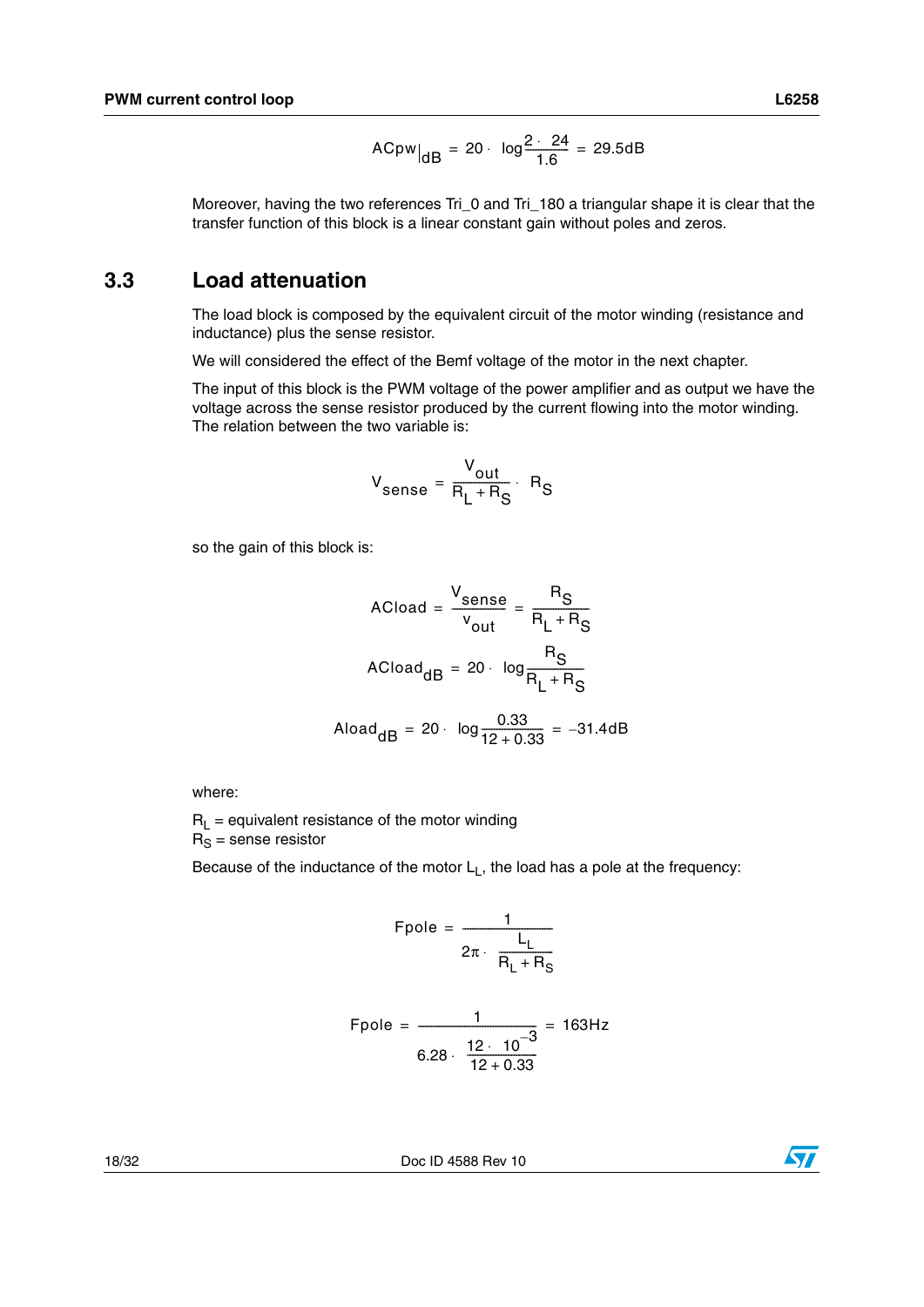Before analysing the error amplifier block and the sense transconductance block, we have to do this consideration:

 $A$ loop<sub>dB</sub> =  $Ax_{dB}$  +  $Bx_{dB}$ 

 $Ax|_{dB} = ACpw|_{dB} + ACload|_{dB}$ 

and

 $Bx|_{dB} = ACerr|_{dB} + ACsense|_{dB}$ 

this means that AxldB is the sum of the power amplifier and load blocks;

 $Ax|_{dB} = (29.5) + (-31.4) = -1.9dB$ 

The BODE analysis of the transfer function of Ax is:

<span id="page-18-1"></span>![](_page_18_Figure_9.jpeg)

![](_page_18_Figure_10.jpeg)

The Bode plot of the AxldB function shows a DC gain of -1.9dB and a pole at 163Hz.

It is clear now that (because of the negative gain of the Ax function), Bx function must have an high DC gain in order to increment the total open loop gain increasing the bandwidth too.

#### <span id="page-18-0"></span>**3.4 Error amplifier and sense amplifier**

As explained before the gain of these two blocks is:

 $Bx_{dB} = ACerr_{dB} + ACsense_{dB}$ 

Being the voltage across the sense resistor the input of the Bx block and the error amplifier voltage the output of the same, the voltage gain is given by:

$$
ib = Vsense \cdot Gs = Vsense \cdot \frac{1}{Rb}
$$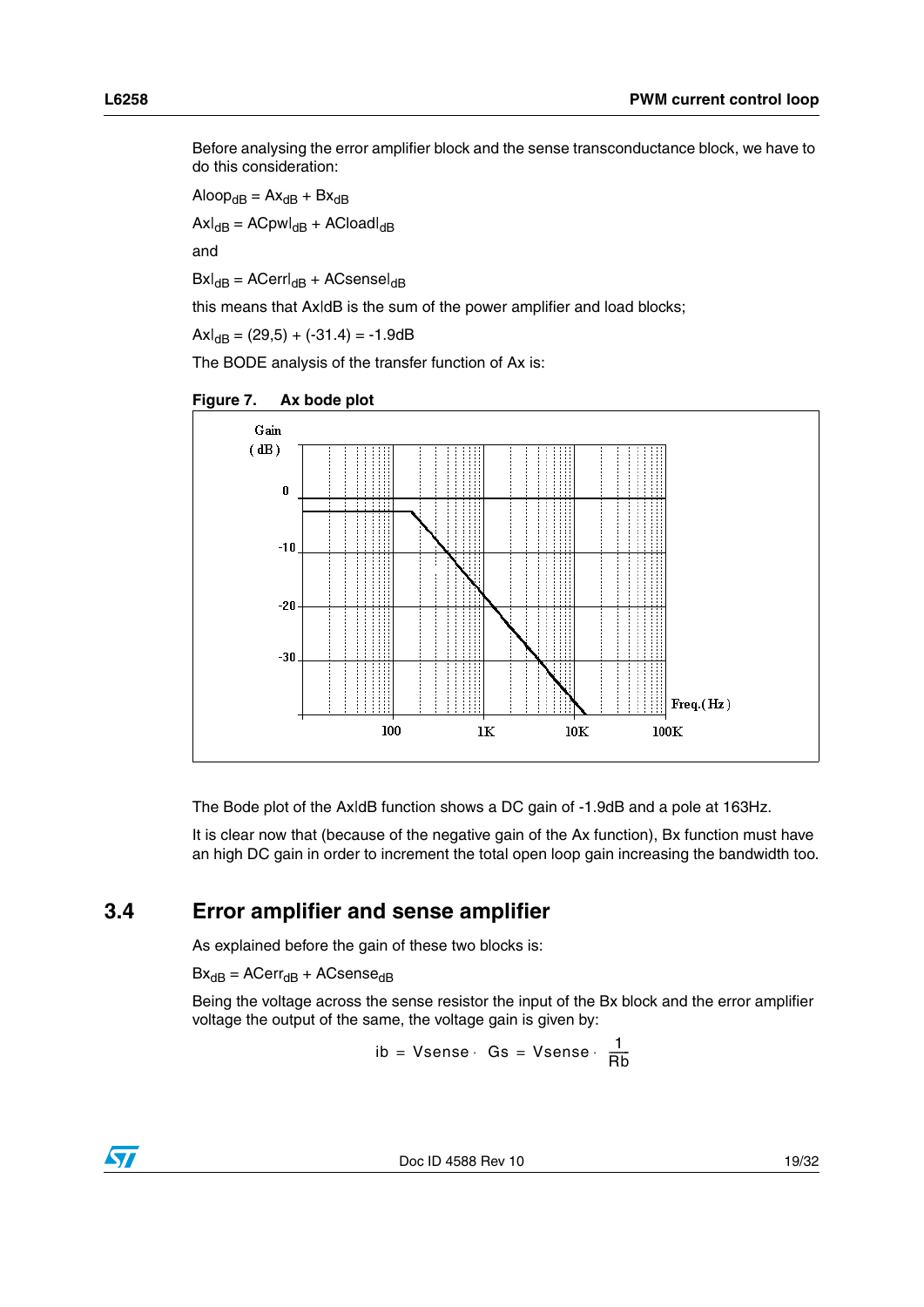Verr\_out = -(ic  $\cdot$  Zc) so ic = -(Verr\_out  $\cdot$   $\frac{1}{76}$  )  $\frac{1}{2c}$ 

because  $ib = icwe$  have:

Vsense 
$$
\cdot \frac{1}{Rb} = -(Verr\_out \cdot \frac{1}{Zc})
$$
  
  $Bx = \frac{Verr\_out}{Vsense} = \frac{Zc}{Rb}$ 

In the case of no external RC network is used to compensate the error amplifier, the typical open loop transfer function of the error plus the sense amplifier is something with a gain around 80dB and a unity gain bandwidth at 400kHz. In this case the situation of the total transfer function Aloop, given by the sum of the  $Ax_{dB}$  and  $Bx_{dB}$  is:

<span id="page-19-0"></span>**Figure 8. Aloop bode plot (uncompensated)**

![](_page_19_Figure_6.jpeg)

The BODE diagram shows together the error amplifier open loop transfer function, the Ax function and the resultant total Aloop given by the following equation:

$$
Aloop_{dB} = AxdB + Bx_{dB}
$$

The total Aloop has an high DC gain of 78.1dB with a bandwidth of 15KHz, but the problem in this case is the stability of the system; in fact the total Aloop cross the zero dB axis with a slope of -40dB/decade.

Now it is necessary to compensate the error amplifier in order to obtain a total Aloop with an high DC gain and a large bandwidth. Aloop must have enough phase margin to guarantee the stability of the system.

A method to reach the stability of the system, using the RC network showed in the block diagram, is to cancel the load pole with the zero given by the compensation of the error amplifier.

The transfer function of the Bx block with the compensation on the error amplifier is: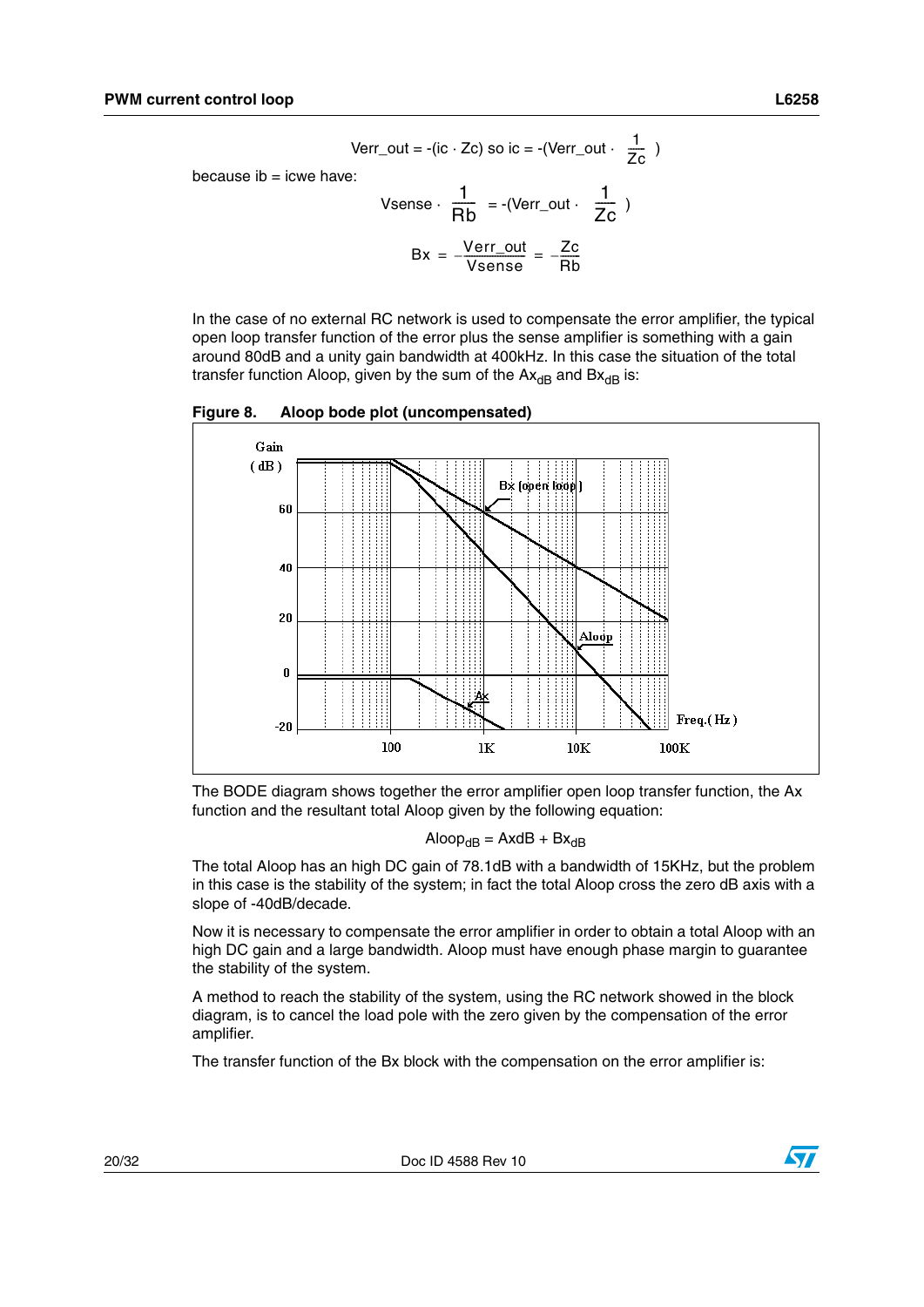$$
Bx = -\frac{Zc}{Rb} = -\frac{Rc - j\frac{1}{2\pi \cdot f \cdot Cc}}{Rb}
$$

In this case the Bx block has a DC gain equal to the open loop and equal to zero at a frequency given by the following formula:

$$
\mathsf{Fzero} = \frac{1}{2\pi \cdot \mathsf{Rc} \cdot \mathsf{Cc}}
$$

In order to cancel the pole of the load, the zero of the Bx block must be located at the same frequency of 163Hz; so now we have to find a compromise between the resistor and the capacitor of the compensation network.

Considering that the resistor value defines the gain of the Bx block at the zero frequency, it is clear that this parameter will influence the total bandwidth of the system because, annulling the load pole with the error amplifier zero, the slope of the total transfer function is -20dB/decade.

So the resistor value must be chosen in order to have an error amplifier gain enough to guarantee a desired total bandwidth.

In our example we fix at 35dB the gain of the Bx block at zero frequency, so from the formula:

$$
Bx\_gain_{@ \text{ zero freq.}} = 20 \cdot \log \frac{Rc}{Rb}
$$

where: Rb = 20kΩ

we have:  $Rc = 1.1MΩ$ 

Therefore we have the zero with a 163Hz the capacitor value:

$$
Cc = \frac{1}{2\pi \cdot \text{ Fzero} \cdot \text{ Rc}} = \frac{1}{6.28 \cdot 163 \cdot 1.1 \cdot 10^{-6}} = 880pF
$$

Now we have to analyse how the new Aloop transfer function with a compensation network on the error amplifier is.

The following bode diagram shows:

- the Ax function showing the position of the load pole
- the open loop transfer function of the Bx block
- the transfer function of the Bx with the RC compensation network on the error amplifier
- the total Aloop transfer function that is the sum of the Ax function plus the transfer function of the compensated Bx block.

![](_page_20_Picture_20.jpeg)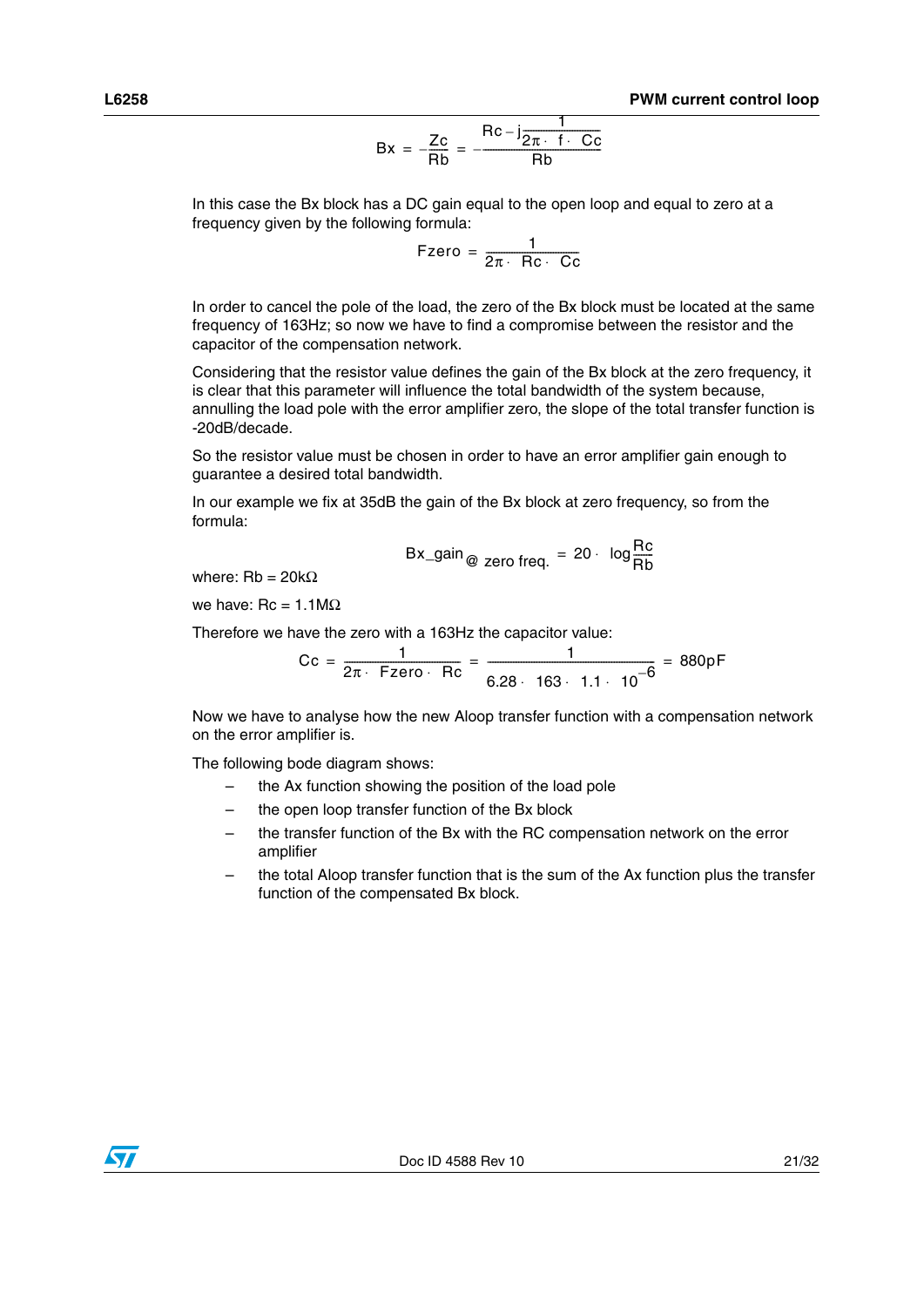![](_page_21_Figure_2.jpeg)

<span id="page-21-1"></span>**Figure 9. Aloop bode plot (compensated)**

We can see that the effect of the load pole is cancelled by the zero of the Bx block ; the total Aloop cross a the 0dB axis with a slope of -20dB/decade, having in this way a stable system with an high gain at low frequency and a bandwidth of around 8KHz.

To increase the bandwidth of the system, we should increase the gain of the Bx block, keeping the zero in the same position. In this way the result is a shift of the total Aloop transfer function up to a greater value.

### <span id="page-21-0"></span>**3.5 Effect of the Bemf of the current control loop stability**

In order to evaluate what is the effect of the Bemf voltage of the stepper motor we have to look at the load block:

![](_page_21_Picture_8.jpeg)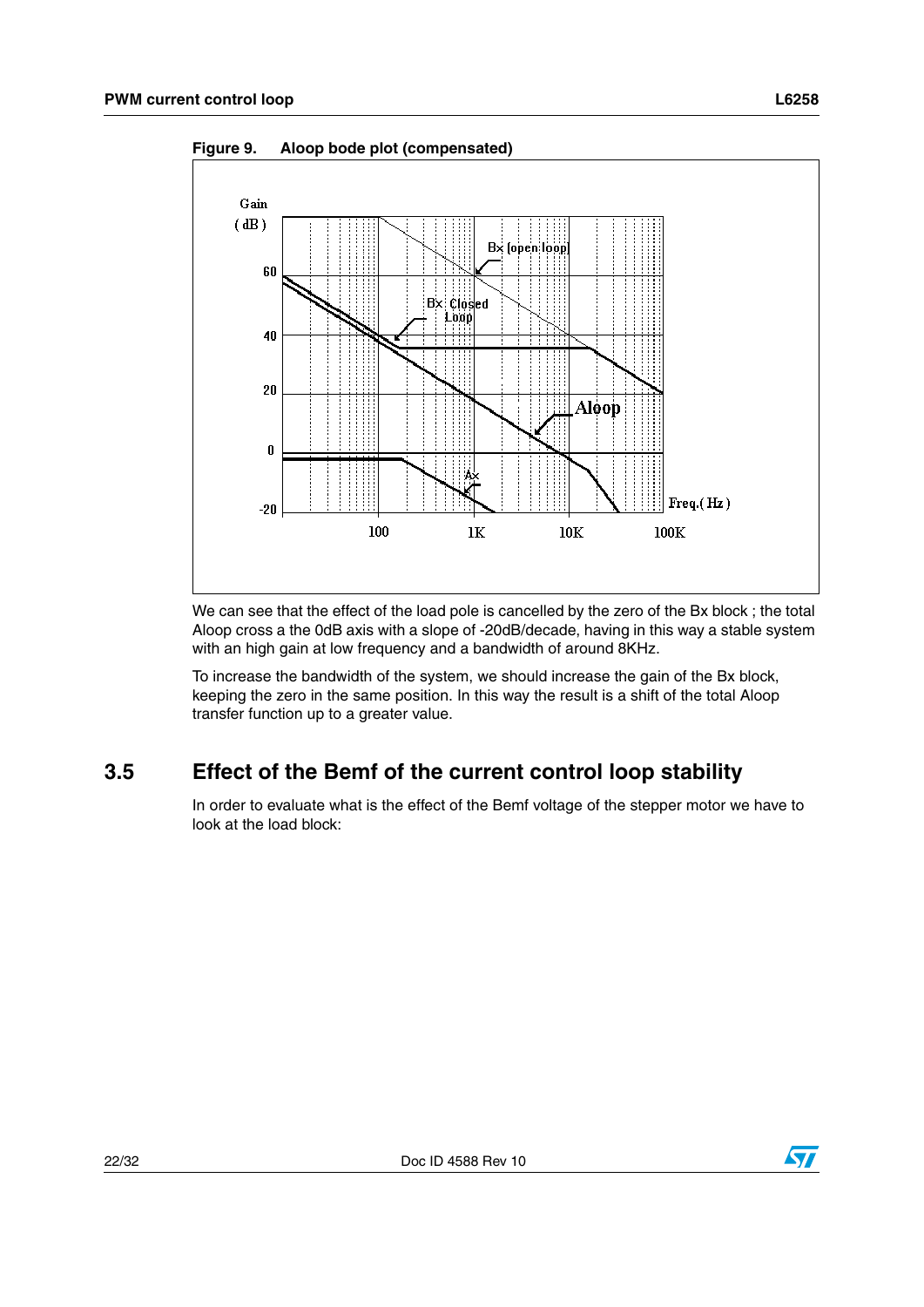![](_page_22_Figure_1.jpeg)

 $\frac{1}{2}$ 

<span id="page-22-0"></span>**Figure 10. Electrical model of the load**

The schematic now shows the equivalent circuit of the stepper motor including a sine wave voltage generator of the Bemf. The Bemf voltage of the motor is not constant, its value changes depending on the speed of the motor.

 $\frac{1}{2}$  .  $\frac{1}{2}$  .  $\frac{1}{2}$  .  $\frac{1}{2}$ 

Increasing the motor speed the Bemf voltage increases:

 $Bemf = Kt \cdot \omega$ 

 $\overline{O}$ 

where:

Kt is the motor constant

 $\omega$  is the motor speed in radiant per second

The formula defining the gain of the load considering the Bemf of the stepper motor becomes:

$$
ACload = \frac{Vsense}{Vout} = \frac{(V_S - Bemf) \cdot \frac{R_S}{R_L + R_S}}{V_S}
$$

$$
Acloud = \frac{V_S - Bemf}{V_S} \cdot \frac{R_S}{R_L + R_S}
$$

$$
ACload_{dB} = 20 \cdot log\left(\frac{V_S - Bemf}{V_S} \cdot \frac{R_S}{R_L + R_S}\right)
$$

we can see that the Bemf influences only the gain of the load block and does not introduce any other additional pole or zero, so from the stability point of view the effect of the Bemf of the motor is not critical because the phase margin remains the same.

Practically the only effect of the Bemf is to limit the gain of the total Aloop with a consequent variation of the bandwidth of the system.

![](_page_22_Picture_17.jpeg)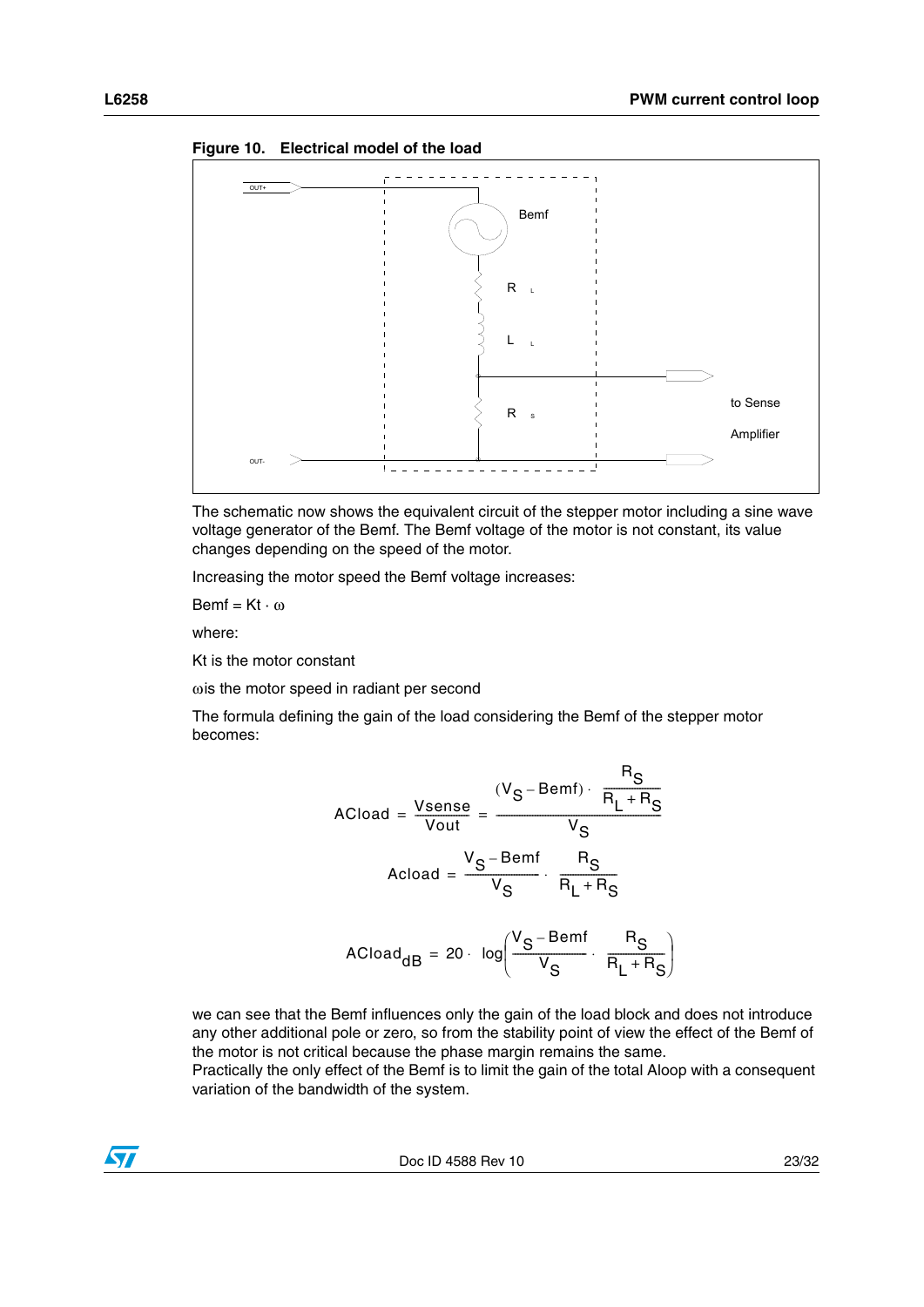## <span id="page-23-0"></span>**4 Application information**

A typical application circuit is shown in *[Figure](#page-24-2) 11*.

*Note: For avoid current spikes on falling edge of DISABLE a "DC feedback" would be added to the ERROR Amplifier. (R1-R2 on [Figure](#page-24-2) 11).*

#### <span id="page-23-1"></span>**4.1 Interference**

Due to the fact that the circuit operates with switch mode current regulation, to reduce the effect of the wiring inductance a good capacitor (100nF) can be placed on the board near the package, between the power supply line (pin 13,31) and the power ground (pin 1,36,18,19) to absorb the small amount of inductive energy.

It should be noted that this capacitor is usually required in addition to an electrolytic capacitor, that has poor performance at the high frequencies, always located near the package, between power supply voltage (pin 13,31) and power ground (pin 1,36,18,19), just to have a current recirculation path during the fast current decay or during the phase change.

The range value of this capacitor is between few µF and 100µF, and it must be chosen depending on application parameters like the motor inductance and load current amplitude. A decoupling capacitor of 100nF is suggested also between the logic supply and ground.

The EA\_IN1 and EA\_IN2 pins carry out high impedance lines and care must be taken to avoid coupled noise on this signals. The suggestion is to put the components connected to this pins close to the L6258, to surround them with ground tracks and to keep as far as possible fast switching outputs of the device. Remember also an 1 Mohm resistor between EA\_INx and EA\_OUTx to avoid output current spike during supply startup/shutdown. A non inductive resistor is the best way to implement the sensing. Whether this is not possible, some metal film resistor of the same value can be paralleled. The two inputs for the sensing of the winding motor current (SENSE\_A & SENSE\_B) should be connected directly on the sensing resistor Rs terminals, and the path lead between the Rs and the two sensing inputs should be as short as possible.

*Note: Connect the DISABLE pin to a low impedance (< 300* Ω *) voltage source to reduce at minimum the interference on the output current due to capacitive coupling of OUT1A (pin5) and DISABLE (pin 6).*

![](_page_23_Picture_11.jpeg)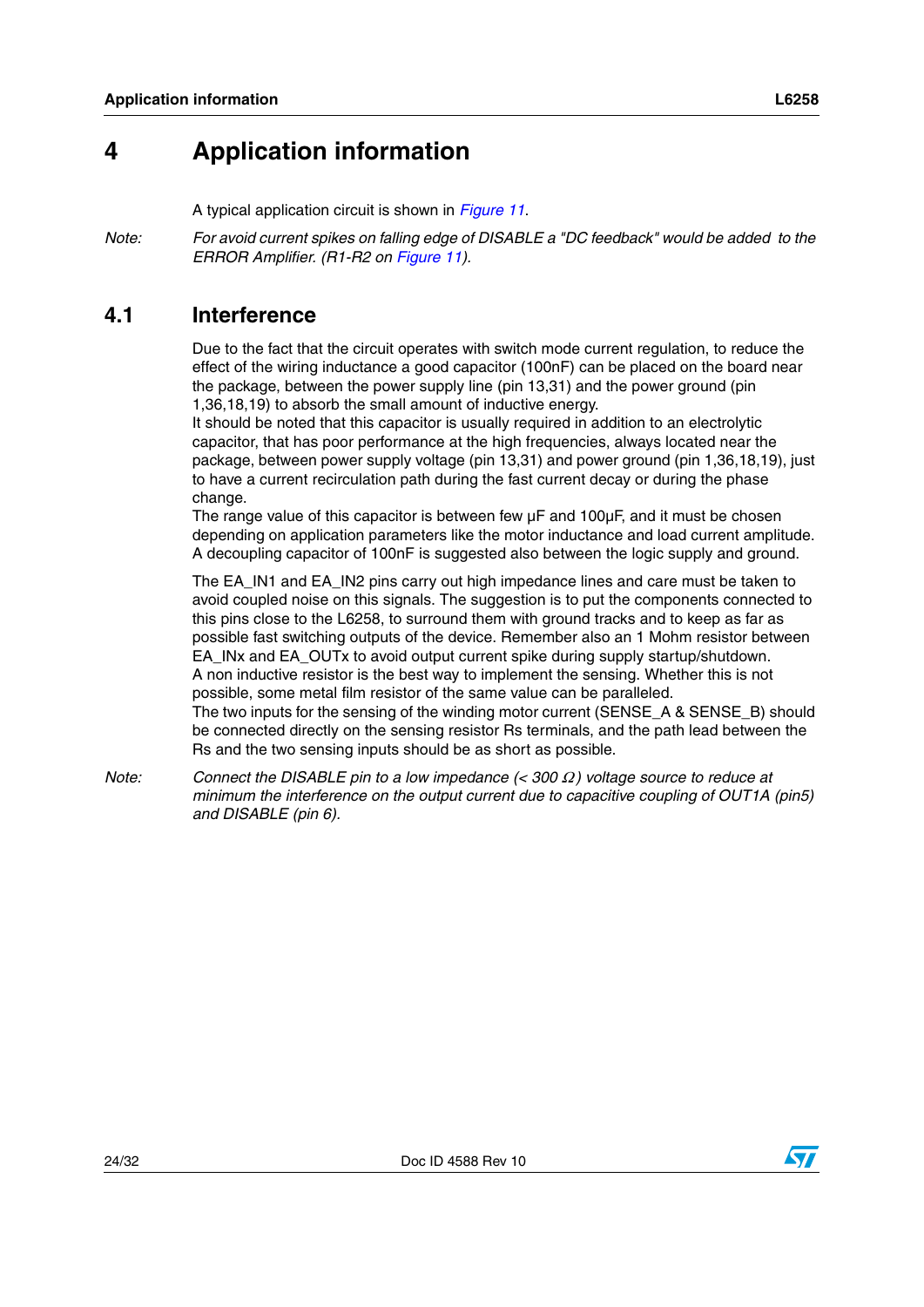![](_page_24_Figure_2.jpeg)

<span id="page-24-2"></span>**Figure 11. Typical application circuit**

#### <span id="page-24-0"></span>**4.2 Motor selection**

Some stepper motor have such high core losses that they are not suitable for switch mode current regulation. Furthermore, some stepper motors are not designed for continuous operating at maximum current. Since the circuit can drive a constant current through the motor, its temperature might exceed, both at low and high speed operation.

### <span id="page-24-1"></span>**4.3 Unused inputs**

Unused inputs should be connected to the proper voltage levels in order to get the highest noise immunity.

![](_page_24_Picture_8.jpeg)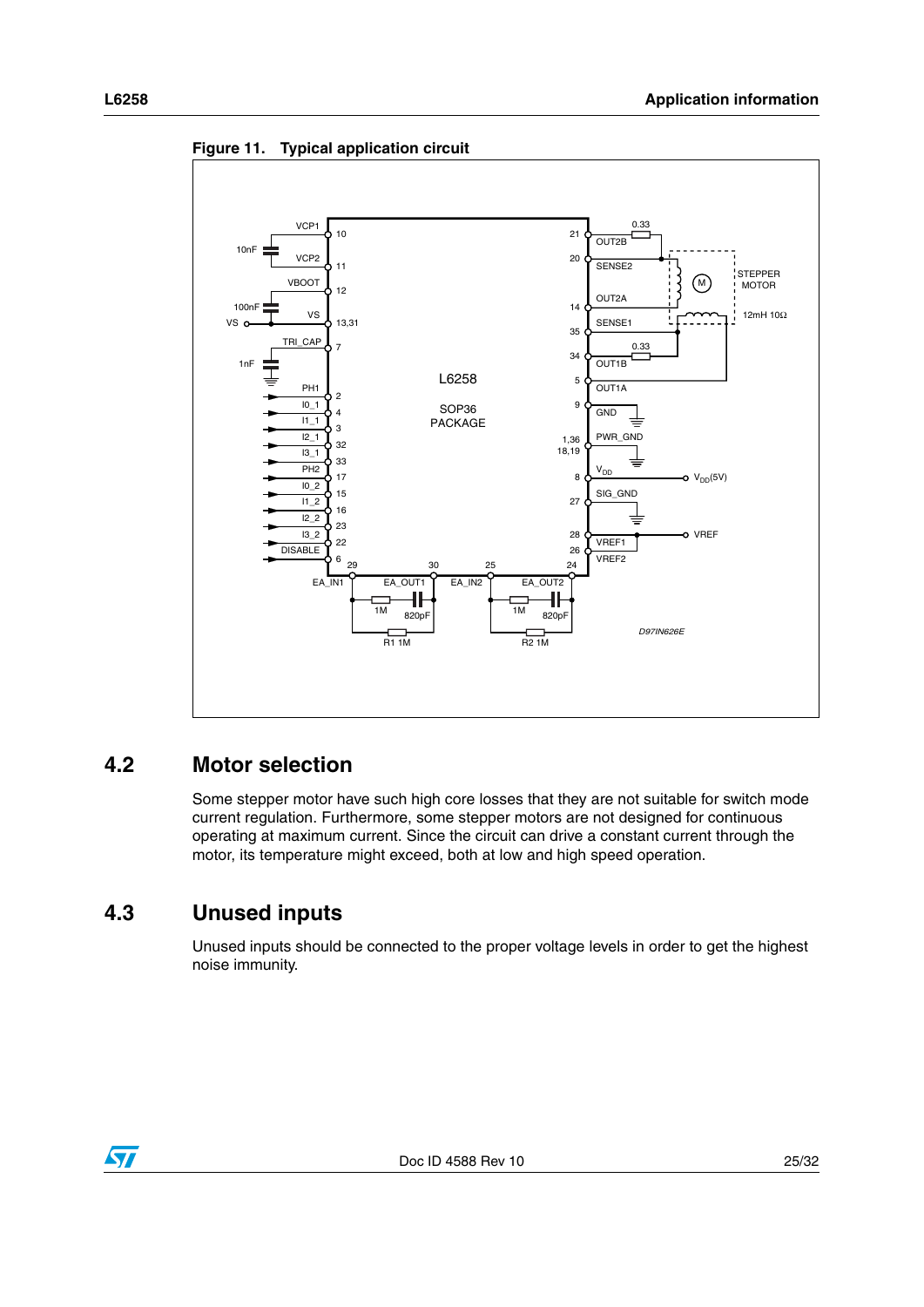### <span id="page-25-0"></span>**4.4 Notes on PCB design**

We recommend to observe the following layout rules to avoid application problems with ground and anomalous recirculation current.

The by-pass capacitors for the power and logic supply must be kept as near as possible to the IC.

It's important to separate on the PCB board the logic and power grounds and the internal charge pump circuit ground avoiding that ground traces of the logic signals cross the ground traces of the power signals.

Because the IC uses the board as a heat sink, the dissipating copper area must be sized in accordance with the required value of  $R<sub>thi-amb</sub>$ .

![](_page_25_Picture_9.jpeg)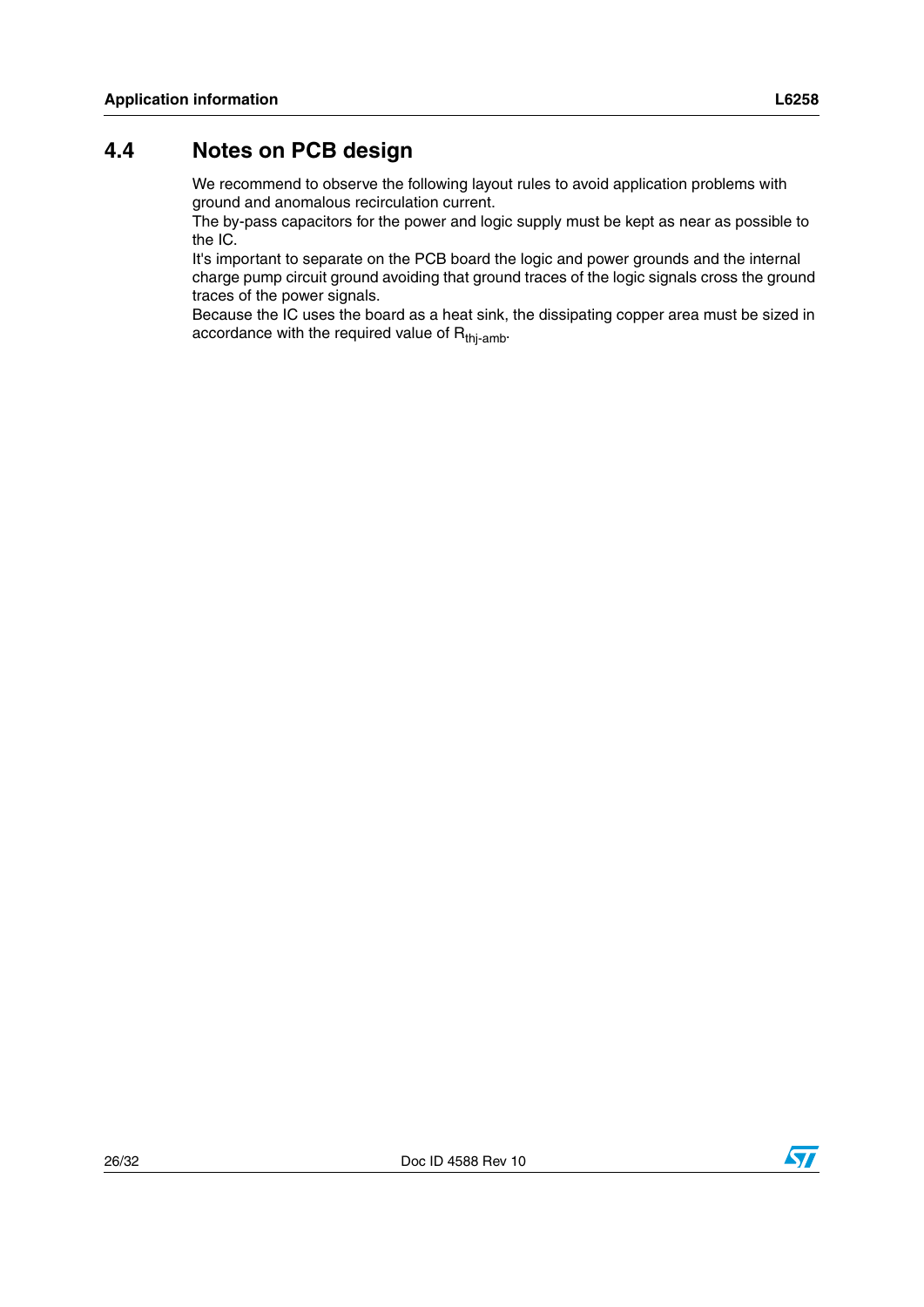## <span id="page-26-0"></span>**5 Operation mode time diagrams**

![](_page_26_Figure_2.jpeg)

<span id="page-26-1"></span>**Figure 12. Full step operation mode timing diagram**

![](_page_26_Picture_4.jpeg)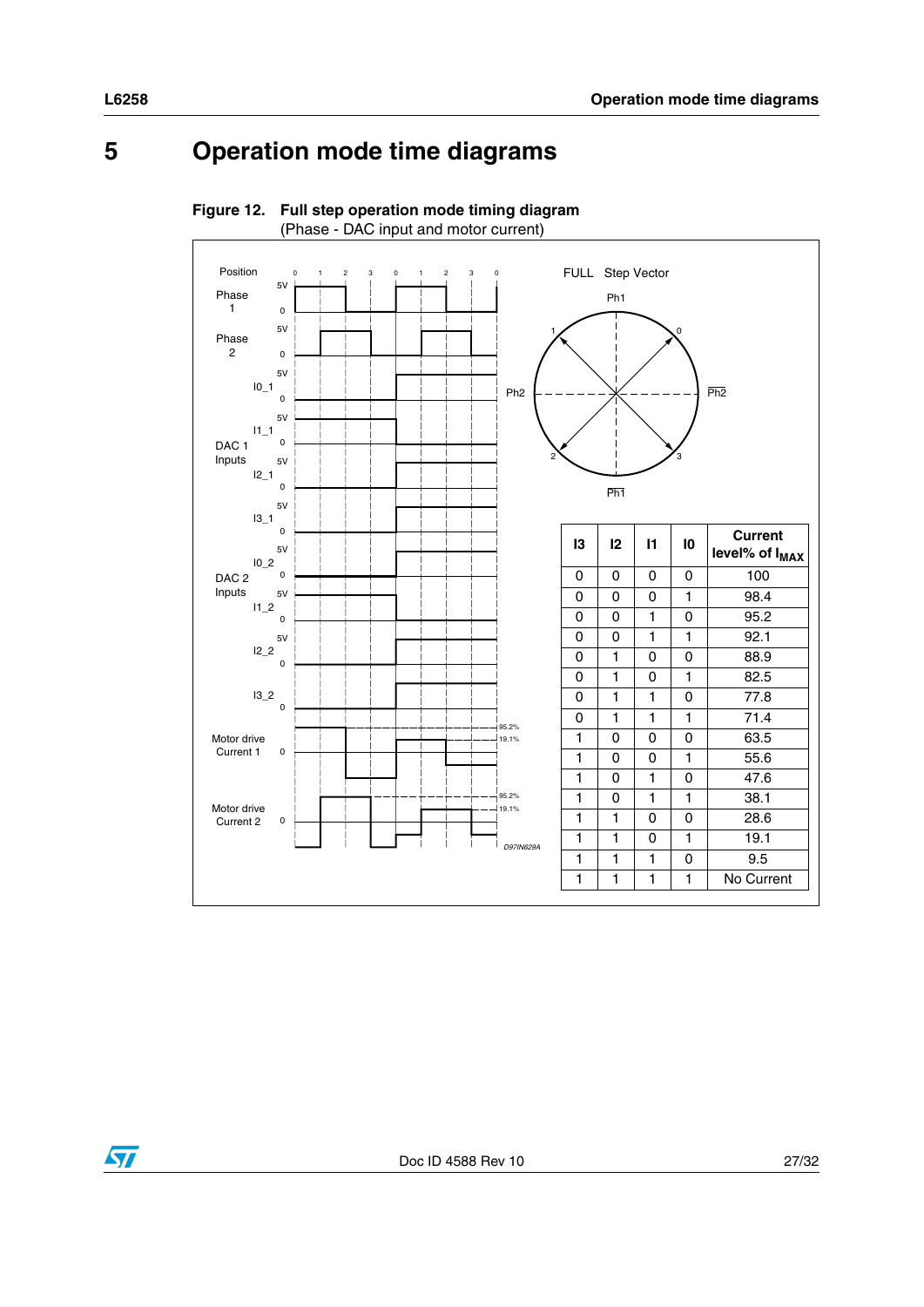![](_page_27_Figure_1.jpeg)

<span id="page-27-0"></span>**Figure 13. Half step operation mode timing diagram** (Phase - DAC input and motor current)

![](_page_27_Picture_5.jpeg)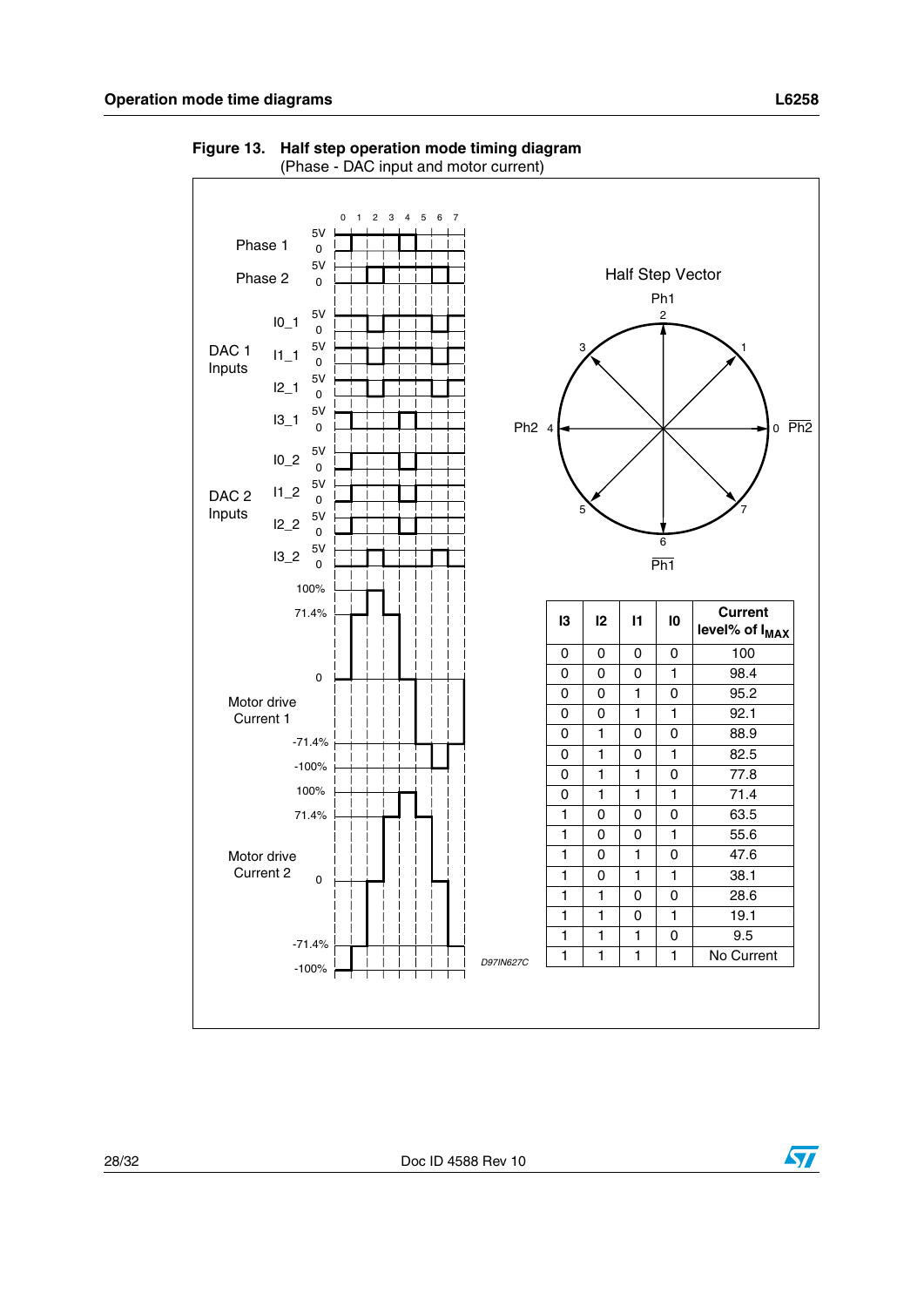![](_page_28_Figure_2.jpeg)

<span id="page-28-0"></span>**Figure 14. 4 bit microstep operation mode timing diagram** (Phase - DAC input and motor current)

![](_page_28_Picture_4.jpeg)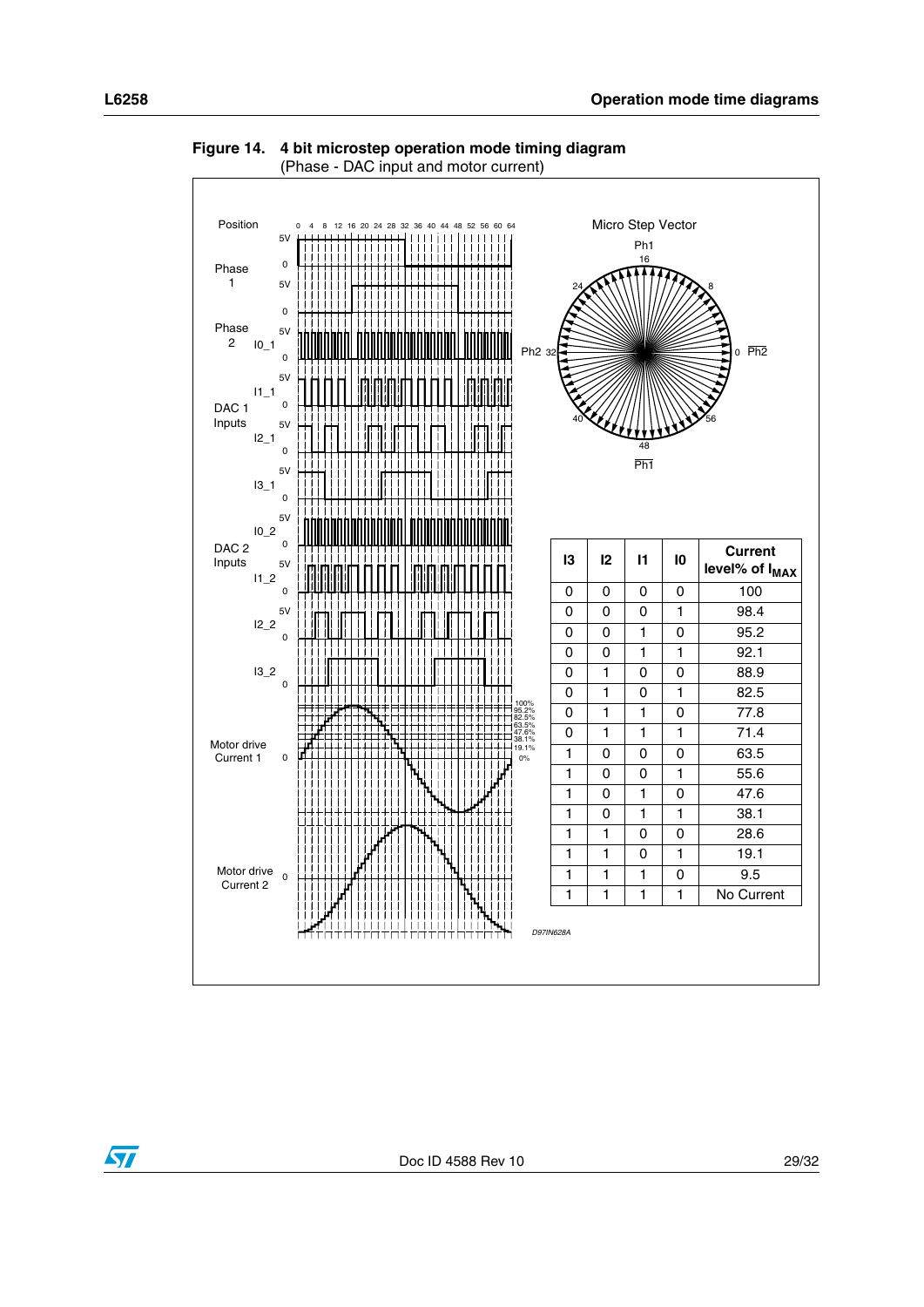57

## <span id="page-29-0"></span>**6 Package information**

In order to meet environmental requirements, ST offers these devices in different grades of ECOPACK® packages, depending on their level of environmental compliance. ECOPACK® specifications, grade definitions and product status are available at: www.st.com.

ECOPACK® is an ST trademark.

|                                                                                                                                                    |                  | mm    |               |                                   | inch      |                                                                                                   |                                                                                                                                                       |
|----------------------------------------------------------------------------------------------------------------------------------------------------|------------------|-------|---------------|-----------------------------------|-----------|---------------------------------------------------------------------------------------------------|-------------------------------------------------------------------------------------------------------------------------------------------------------|
| DIM.                                                                                                                                               | MIN.             | TYP.  | MAX.          | MIN.                              | TYP.      | MAX.                                                                                              | <b>OUTLINE AND</b>                                                                                                                                    |
| A                                                                                                                                                  |                  |       | 3.60          |                                   |           | 0.1417                                                                                            | <b>MECHANICAL DATA</b>                                                                                                                                |
| a1                                                                                                                                                 | 0.10             |       | 0.30          | 0.0039                            |           | 0.0118                                                                                            |                                                                                                                                                       |
| a <sub>2</sub>                                                                                                                                     |                  |       | 3.30          |                                   |           | 0.1299                                                                                            |                                                                                                                                                       |
| a3                                                                                                                                                 | $\mathbf 0$      |       | 0.10          |                                   |           | 0.0039                                                                                            |                                                                                                                                                       |
| $\mathbf b$                                                                                                                                        | 0.22             |       | 0.38          | 0.0087                            |           | 0.0150                                                                                            |                                                                                                                                                       |
| c                                                                                                                                                  | 0.23             |       | 0.32          | 0.0091                            |           | 0.0126                                                                                            |                                                                                                                                                       |
| D                                                                                                                                                  | 15.80            |       | 16.00         | 0.6220                            |           | 0.6299                                                                                            |                                                                                                                                                       |
| D <sub>1</sub>                                                                                                                                     | 9.40             |       | 9.80          | 0.3701                            |           | 0.3858                                                                                            |                                                                                                                                                       |
| Е                                                                                                                                                  | 13.90            |       | 14.5          | 0.5472                            |           | 0.5709                                                                                            |                                                                                                                                                       |
| E1<br>E2                                                                                                                                           | 10.90            |       | 11.10<br>2.90 | 0.4291                            |           | 0.4370                                                                                            |                                                                                                                                                       |
| E <sub>3</sub>                                                                                                                                     | 5.80             |       | 6.20          | 0.2283                            |           | 0.1142<br>0.2441                                                                                  |                                                                                                                                                       |
| $\mathbf e$                                                                                                                                        |                  | 0.65  |               |                                   | 0.0256    |                                                                                                   |                                                                                                                                                       |
| e3                                                                                                                                                 |                  | 11.05 |               |                                   | 0.4350    |                                                                                                   |                                                                                                                                                       |
| G                                                                                                                                                  | 0                |       | 0.10          |                                   |           | 0.0039                                                                                            |                                                                                                                                                       |
| H                                                                                                                                                  | 15.50            |       | 15.90         | 0.6102                            |           | 0.6260                                                                                            |                                                                                                                                                       |
| h                                                                                                                                                  |                  |       | 1.10          |                                   |           | 0.0433                                                                                            |                                                                                                                                                       |
| L                                                                                                                                                  | 0.8              |       | 1.10          | 0.0315                            |           | 0.0433                                                                                            |                                                                                                                                                       |
| N                                                                                                                                                  |                  |       |               | $10^{\circ}$ (max)                |           |                                                                                                   |                                                                                                                                                       |
| s                                                                                                                                                  |                  |       |               | $8°$ (max)                        |           |                                                                                                   | PowerSO-36                                                                                                                                            |
|                                                                                                                                                    |                  |       |               |                                   |           |                                                                                                   |                                                                                                                                                       |
| $\mathbb N$<br>N<br>a2<br>$\frac{1}{4}$<br>T <sub>a 1</sub><br>ь<br>e<br>$\mathsf{E}% _{0}\left( t_{1},t_{2}\right)$<br>DETAIL B<br>DETAIL A<br>e3 |                  |       |               |                                   |           |                                                                                                   |                                                                                                                                                       |
|                                                                                                                                                    | <b>BRD</b><br>36 |       | D<br>H        |                                   | GND<br>19 | $\sqrt{3}$                                                                                        | lead<br>DETAIL A<br>BOTTOM VIEW<br>slug<br>ח ח ח ת'ח ח ח ח ח                                                                                          |
| E <sub>2</sub>                                                                                                                                     | <b>GND</b>       |       |               |                                   | 18<br>GND | $\begin{array}{c} \begin{array}{c} \text{B} \\ \text{C} \end{array} \end{array}$<br>GAGE<br>PLANE | DETAIL B<br>IJ<br>י היי היידולים ביותר ביותר<br>$\sqrt{0.35}$<br>$-c-$<br>D <sub>1</sub><br>Τζ<br>$\angle$ SEATING PLANE<br>$\Box G$<br>(COPLANARITY) |
|                                                                                                                                                    | hx45             |       | _b            | $\bigoplus$ 0.12 $\bigotimes$ A B |           |                                                                                                   | 0096119 C                                                                                                                                             |

<span id="page-29-1"></span>![](_page_29_Figure_6.jpeg)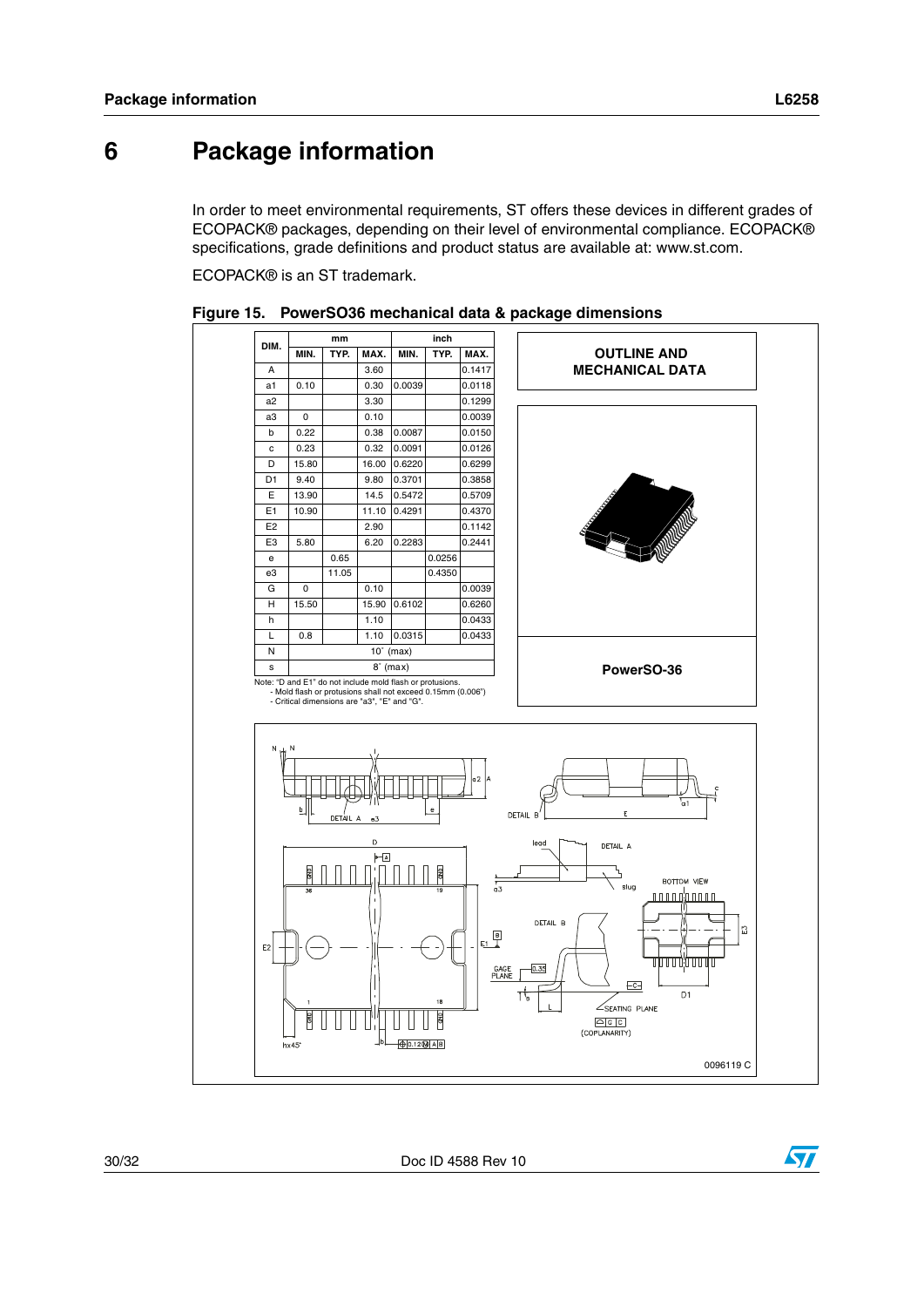# <span id="page-30-0"></span>**7 Revision history**

<span id="page-30-1"></span>

| Table 7. | <b>Document revision history</b> |  |
|----------|----------------------------------|--|
|          |                                  |  |

| <b>Date</b> | <b>Revision</b> | Changes                                                                                                                                                                                                        |
|-------------|-----------------|----------------------------------------------------------------------------------------------------------------------------------------------------------------------------------------------------------------|
| 15-Sep-2003 | 5               | Last Issue in ST-Press DMS.                                                                                                                                                                                    |
| 28-Jan-2004 | 6               | First Issue in EDOCS DMS.                                                                                                                                                                                      |
| 11-May-2004 | 7               | Restyling of the graphic form, changed all $V_{CC}$ with $V_{DD}$ ;<br>delete TSD parameter in the Electrical characteristic on Table 4.<br>NOT FOR NEW DESIGN, it has been replaced by equivalent<br>L6258EX. |
| 24-Sep-2004 | 8               | Changed on the page 5 the $f_{osc}$ parameter max. value from 17.5 to<br>18.5kHz.                                                                                                                              |
| 22-Nov-2007 | 9               | Document reformatted.<br>Modified the ACpw formula in Section 3.2 on page 17.<br>Added the disable note in Section 4.1 on page 24.                                                                             |
| 10-Mar-2010 | 10              | Corrected order codes in Table 1: Device summary.<br>Updated Ecopack text.                                                                                                                                     |

![](_page_30_Picture_4.jpeg)